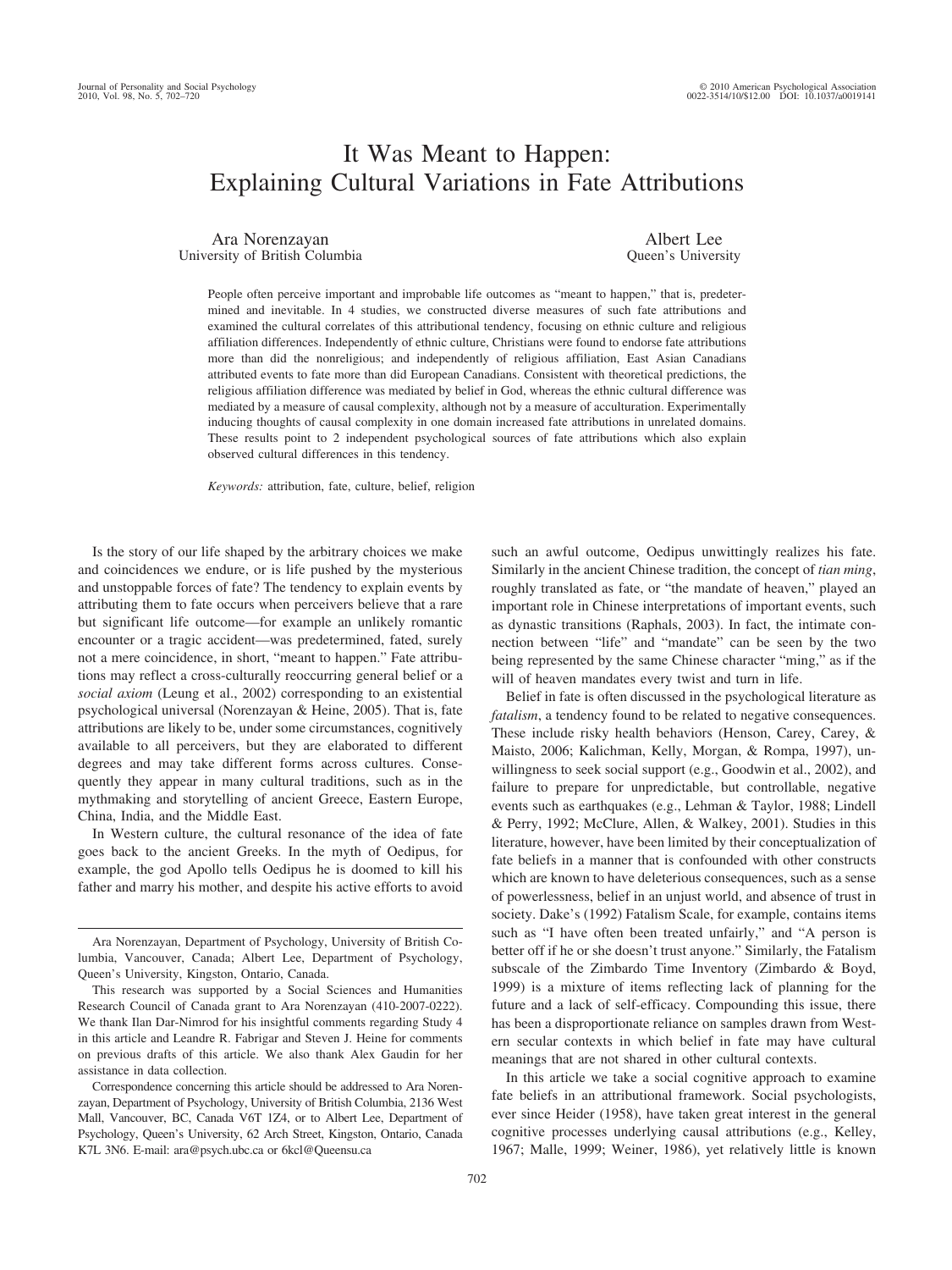about the cognitive underpinnings of fate beliefs. Even less is known about the distribution of such beliefs across cultural groups and the psychological origins of these differences. We draw on attribution theory to present four novel studies that examine the cultural correlates of fate attributions. Unlike previous studies on "fatalism," we conceptualized fate attributions in a manner that does not inherently privilege a particular cultural model or contain religious themes, and we disentangled fate attributions from other related constructs. This methodological step allowed us to investigate and disentangle two independent dimensions of cultural variability—ethnic and religious differences—simultaneously, a strategy that has rarely been employed in past cross-cultural research. We then probed the underlying psychological variables that may account for these cultural differences. In particular, our theoretical predictions focused on two distinct psychological sources of fate attributions, asking (a) whether belief in supernatural agents (e.g., God) explains differences in fate attributions among Christians and the nonreligious and (b) whether perceptions of a complex causal field explain ethnic cultural differences between East Asian Canadians and European Canadians.

# **Fate Attributions Across Cultures**

Despite the prevalence and variability of fate attributions across cultures and historical time, and a rich literature by ethnographers and cultural observers (e.g., Burkert, 1985; Chen, 1997; Johnson, 1989; Raphals, 2003), the cultural antecedents of this phenomenon have been largely overlooked in the psychological literature. Understanding the potential cross-cultural variability of any psychological phenomenon is important in its own right, as human beings are a cultural species with a great deal of population variability in psychological functioning (Heine & Norenzayan, 2006). This is also important as the particular pattern of universality and variability can give clues as to the possible psychological origins of a phenomenon (Heine & Norenzayan, 2006; Norenzayan & Heine, 2005).

In this regard, cross-cultural studies of fate beliefs are uncommon, but there are a few notable exceptions. Sims and Baumann (1972) examined the greater rates of deaths from tornadoes in the U.S. South than the U.S. Midwest, and after ruling out various obvious explanations, they concluded that this difference might be explained by the greater fatalistic beliefs of Southerners. However, in one survey examining beliefs about fate and risky behaviors comparing the U.S. Midwest to the U.S. South, no significant cultural differences were found, despite ethnographic reports of greater fatalism in the U.S. South (D. Cohen & Nisbett, 1998). Another cultural area where differences in fate beliefs have been hypothesized is in comparisons of Western and Eastern Europe. In a values survey, Schwartz and Bardi (1997) found, among other things, lower rates of mastery-related values (e.g., self-assertion, getting ahead, choosing own goals) in Eastern Europe than in Western Europe, and within Eastern Europe, among countries with a stronger penetration of communism (see also Goodwin et al., 2002). However these authors did not measure preferences for fate attributions. Low levels of mastery may lead to fate attributions, although a preference for fate attributions does not necessarily imply less mastery.

In a set of cross-cultural experiments comparing Hindus to Christians, Young, Morris, Burrus, Krishnan, and Regmi (2009; see also Young, & Morris, 2004) focused not so much on different degrees of emphasis on fate attributions, but on different kinds— Christian belief in fate is more focused on immediate retribution and is deity centered, whereas its Hindu counterpart is more focused on the long-term past and is destiny centered. As a result, when confronted with cases of misfortune (e.g., a child who is struck with a deadly illness), Christians were found to hold the victim responsible only when information about the victim's prior misdeeds was available, whereas Hindus were willing to apply the principle of karmic payback even without prior knowledge of misdeeds. Differences were also found in coping with future risk—Christians were more likely than Hindus to seek prayer (to a divinity figure), whereas Hindus were more likely than Christians to seek divination (of a particular destiny). However, Young et al. also found that prayer to divine figures was a high priority for both religious groups. Furthermore, these authors measured the tendency to attribute moral responsibility for a misfortune to the victim, not the tendency to view any outcome—positive or negative—as fated or "meant to happen," which is the focus of our studies.

# **Fate Attributions: Equifinality and Multifinality**

Early attribution theorists (e.g., Heider, 1958) and subsequent elaborations of attribution theory (Kruglanski, 1979; Malle, 1999) and its extension to cultural beliefs (e.g., Pepitone & Saffiotti, 1997; Shaffer, 1984) provide a compelling framework to explain the conditions most likely to trigger fate attributions. In this framework, fate is especially likely to be invoked when a life outcome has important positive or negative consequences (subjective importance) and is relatively rare (subjective improbability; Pepitone & Saffiotti, 1997; see also Deridder, Hendriks, Zani, Pepitone, & Saffiotti, 1999). These explanations were also found to be distinguishable from other forms of nonmechanistic explanations, such as attributions to luck. In addition to subjective importance and improbability, fate attributions have also been found to be influenced by construal level. Events that are framed more abstractly, or are more distant in the past (resulting in more abstract conceptualization), are more likely to generate fate attributions (Burrus & Roese, 2006). More directly relevant to the present research, attributions to fate and to the personal actions of individuals were found to be uncorrelated, suggesting that perceptions of fate and perceptions of individual agency are not necessarily mutually exclusive.

Attributions to fate and attributions involving mechanical causation (which do not involve fate) both reflect deterministic views of the world. However they differ in one crucial way. Mechanistic attributions allow for counterfactual possibilities. They reflect *multifinality*, meaning that an outcome is viewed as part of a linear and reversible causal chain—different antecedent causes produce different outcomes. In contrast, fate attributions are characterized by *equifinality*: The outcome is overdetermined and somehow fixed in advance. Therefore different antecedents are equally likely to lead to the same final outcome, as can be seen in the myth of Oedipus (Shaffer, 1984). Attributions consistent with equifinality and multifinality are theoretically expected to be inversely correlated.

Consider for example a woman who dies in a car crash while driving to work. In multifinality (mechanical causation), she would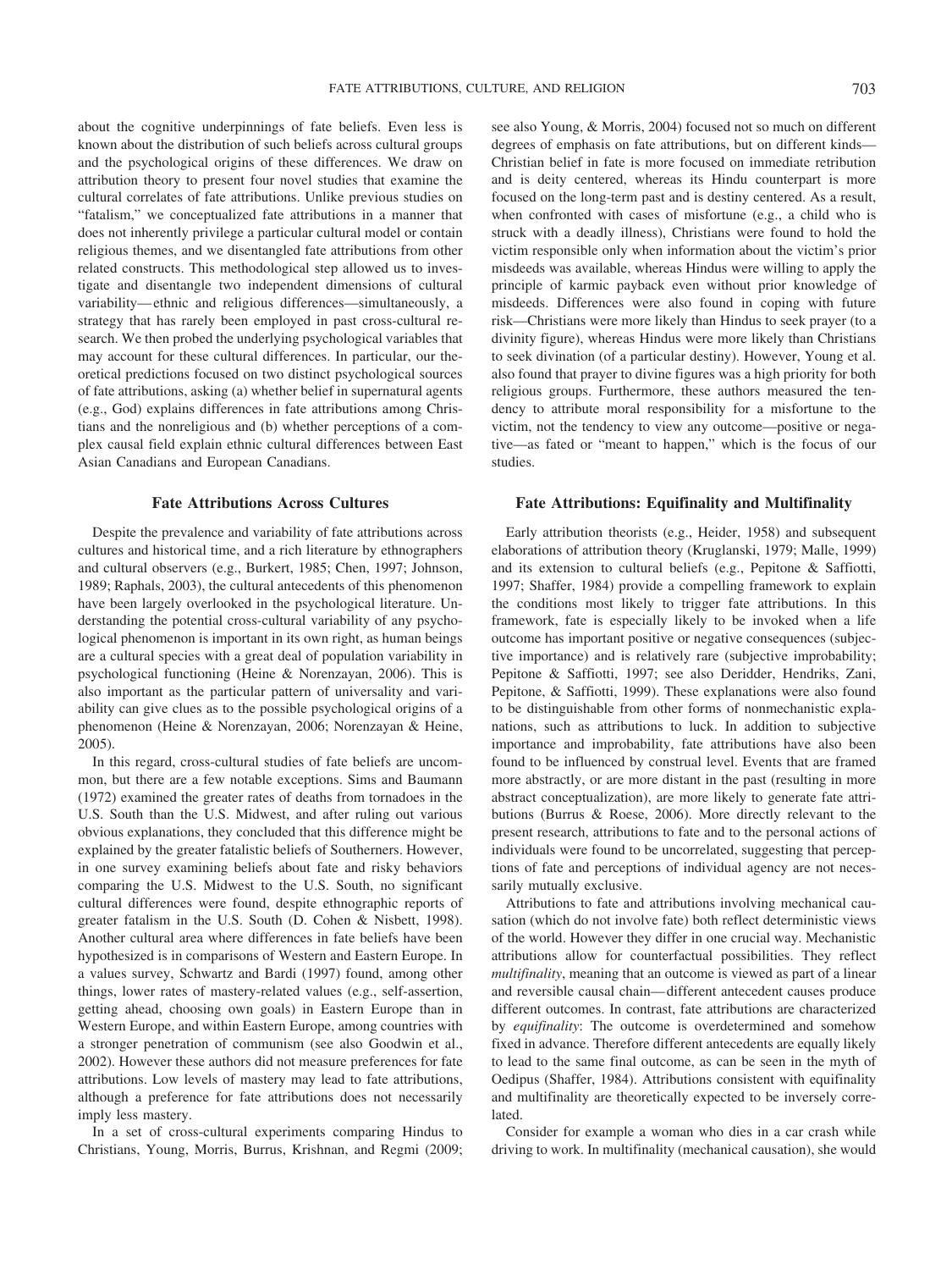not have died if she had not driven to work that day. This is because that particular car crash was a sufficient cause of her death, and removal or alteration of the cause (car crash) would also eliminate the outcome (death). However, in equifinality (fate), she would have died somehow regardless of whether she drove to work that day. In other words, different antecedents are equally likely to lead to the same predetermined outcome.

# **Religious Affiliation Differences**

The attributional analysis we have outlined suggests that invoking fate to explain events should be encouraged by belief in supernatural agents. Powerful supernatural agents resemble humans in many ways, but they are believed to transcend physical, biological, and psychological limitations, and as a result they can defy death, ignorance, and deception (Atran & Norenzayan, 2004). These capacities are believed to allow them to exert a great deal of influence over events and outcomes in the lives of people. For believers, then, significant outcomes in life are not merely the consequences of causal chains in an impersonal universe (multifinality); they are the result of deliberate, goal-directed actions on the part of gods and spirits in a personal, intentional universe (equifinality). Boyer (2001) noted, for example, that across many cultures, repeated or salient misfortune is accompanied with thoughts of supernatural agents, understood within the framework of an intuitive logic of social exchange between humans and gods (e.g., "if only we had made proper sacrifices . . ."). We argue that this is no mere coincidence—misfortune or good fortune may invoke thoughts of supernatural agents, and supernatural agent beliefs may in turn encourage the intuition that life's outcomes are predetermined and "meant to be." The cross-cultural prevalence of belief in supernatural agents could underlie fate beliefs.

As a result, sincere devotion to divine beings should encourage the belief that outcomes in a person's life are not just arbitrary consequences of accidental (reversible) chains of causality (multifinality) but rather the inevitable realization of the intentions of these powerful agents (equifinality). Unlike impersonal mechanical causation, goal-directed personal causation may involve different means and circumstances, but always the same result, leading to the intuition that the result was fated. Just as a powerful and skilled hired assassin intent on eliminating his victim would employ any and all methods of killing to achieve his goal, a supernatural agent intent on arranging someone's demise would seek this outcome by making use of any and all means and methods.

Surprisingly, the association between belief in supernatural agents and fate attributions has not received adequate attention. In these studies, we therefore hypothesized that Christians would be more likely to attribute outcomes to fate than would the nonreligious. Religious and nonreligious individuals vary on a number of characteristics other than devotion to God (such as moral intuitions, political attitudes, subjective well being, and optimism). However in line with our theoretical analysis, we further hypothesized that devotion to God in particular would statistically mediate this difference.

# **Ethnic Cultural Differences**

There is a large body of evidence indicating that people participating in East Asian cultural traditions engage in a more holistic mode of processing information, whereas people participating in Western cultural traditions engage in a more analytic mode of processing (Choi, Koo, & Choi, 2007; Nisbett, Peng, Choi, & Norenzayan, 2001; Norenzayan, Choi, & Peng, 2007). Most relevant to fate attributions is *causal complexity*, a central aspect of holistic thinking which assumes a large number of possible causes underlying any outcome. In causal complexity, it is believed that multiple causes produce the same outcome independently or interactively. There is not one exact right combination of causes, but many right combinations that could produce the same outcome.

Causal complexity assumes that any outcome can be produced by multiple causes, and any initial cause can lead to multiple outcomes (Ji, 2005). In explaining events that have already occurred, which is typically when fate is invoked, people focus on the outcome which is already known. This outcome feels more inevitable to the extent that people believe there are multiple, redundant causal pathways to its occurrence (Choi & Nisbett, 1998).

This reasoning leads to specific predictions about fate attributions regarding known outcomes. In the context of a complex, overdetermined causal field, any single cause is not a necessary condition for the outcome to occur, as it is in multifinality. The absence of one initial cause could be mentally replaced by another potential cause or combination of causes as it would be the case in equifinality, making outcomes seem more inevitable. Consistent with this assertion, the findings of Choi and Nisbett (1998) showed stronger hindsight bias among Koreans, who endorse complex causality, compared to Americans. We therefore hypothesized that, independent of religious affiliation differences, East Asian Canadians would attribute known outcomes to fate more than European Canadians and that measures of acculturation and causal complexity would mediate this difference.

# **The Present Studies**

The studies were designed to address two important methodological considerations that were immediately apparent. First, attributions to fate were operationalized to be conceptually neutral with regard to religious affiliation and ethno-cultural backgrounds. That is, nowhere in the scenarios and dependent measures there was any mention of supernatural beings (associated with theistic religion), or causal complexity (associated with East Asian holistic cultural beliefs). It was then an empirical question as to whether fate attributions in the same scenarios depicting known life outcomes were predicted by belief in supernatural beings and/or perception of causal complexity.

A second challenge was to balance two methodological concerns. First, we wanted to establish convergent validity by using different (but semantically overlapping) wordings of the construct of fate—it was fate, meant to happen, predestined, certainly not a coincidence. These are interchangeable terms in English that mean the same underlying construct of *fate*. It was then important to show that our findings are robust regardless of which terms are provided to participants. However, a competing methodological concern was to establish that our measures adequately tapped into the same underlying construct of fate. We expected that, to the extent that this is the case, these somewhat different wordings would (a) produce high internal reliabilities within each study, and (b) that different measures of fate would be similarly predicted by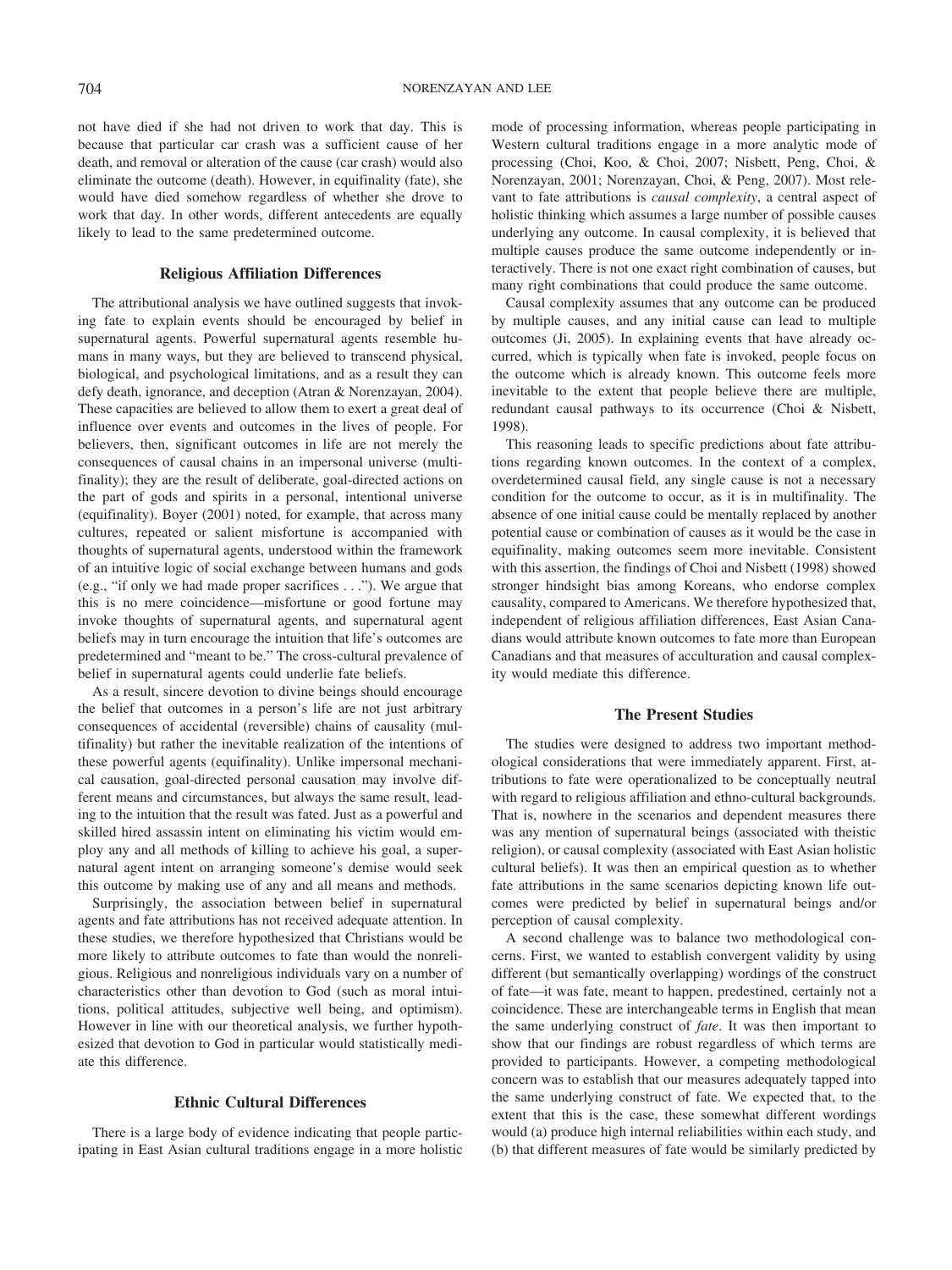the two relevant theoretical variables (devotion to God and causal complexity) across studies.

We simultaneously compared (a) Christians and nonreligious individuals and (b) European Canadians and East Asian Canadians within the same sample. Participants' fate attributions were assessed in several hypothetical stories which depicted various known life outcomes. In Study 1, we established the convergent validity of different but semantically overlapping terms for fate, and probed the discriminant validity of the construct of fate, by distinguishing it from related constructs such as locus of control, just world beliefs, risk aversion, and optimism. In Study 2, we provided further construct validity evidence for fate by establishing that fate and equifinality attributions are positively correlated. In Studies 1–3, we examined devotion to God as a potential mediator for the religious affiliation difference; in Studies 3 and 4, we examined perception of causal complexity as a potential mediator for the ethnic cultural difference. This was accomplished statistically in Study 3. In Study 4, we experimentally manipulated perceived causal complexity in one domain and measured its effect on attributions to fate in other, unrelated domains.

# **Study 1**

# **Method**

**Participants.** Participants were 213 students from the University of British Columbia (148 women, 64 men;  $M$  age = 20.7 years). Ninety-six participants identified themselves as having European heritage (51 Christians, 45 nonreligious) and 117 as having mostly Chinese East Asian heritage (45 Christians, 72 nonreligious). Ethnicity and religious group were correlated,  $\chi^2$ (N = 213) = 4.93, *p* = .03, such that there was a slightly higher proportion of religious Christians (54%) among Europeans and a somewhat higher proportion of nonreligious participants (61%) among East Asians. However, this pattern goes against our main hypothesis (i.e., fate attributions should be higher among Christians and among East Asians) and therefore is not a confounding factor. The mean number of years living in Canada was 19.2 years for Europeans and 12 years for East Asians. Both groups identified with their cultures to a similar extent (on a 10-point scale, 6.96 for European Canadians and 7.30 for East Asian Canadians, *ns*). All students received course credit for their participation.

**Materials.** Eight hypothetical stories were created to assess participants' fate attributions. In addition, validated self-report measures of locus of control, intrinsic religiosity, just world belief, optimism, risk aversion, and acculturation were administered. Finally, demographic information was collected. These scales were used to establish the convergent and divergent validity of the fate measure (see below). (All materials in this and subsequent studies are available from the authors upon request.)

*Fate attributions.* We created eight scenarios to assess participants' attributions to fate. After reading each scenario, participants interpreted the event by answering a forced-choice question alternating between fate and coincidence. These stories were improbable past events in a variety of domains, ranging from discovering a diamond ring on a busy street to reuniting with a long-lost brother after decades of separation. There was an even split between positive events and negative events. Various semantically overlapping terms for the fate option were provided, such as "fated," "meant to be," and "certainly no coincidence." Proportion of fate responses was used as the dependent measure (see Appendix A).

*Locus of control.* Rotter's (1966) well-known 13-item Locus of Control Scale (LOC) was used to measure perceived locus of control. A high score on the scale suggests more internal locus of control. Scores on this scale were hypothesized to correlate negatively with fate attributions.

*Devotion to God.* A slightly updated version of the 10-item Intrinsic Religious Motivation Scale (IRMS), as developed by Hoge (1972), served to measure participants' religious devotion to God on a 7-point rating scale. A sample item is "In my life I experience the presence of the Divine." A high score on the scale suggests more intrinsic religious motivation.

*Just world belief.* The Just World Belief Scale (JWB) is a 17-item measure that examines the tendency to believe people usually get what they deserve and deserve what they get (Cozzarelli, Wilkinson, & Tagler, 2001; Lerner, 1980; Rubin & Paplau, 1973). Participants indicated their agreement with each item on a 7-point scale, where a high score suggests stronger beliefs in a just world. The purpose of including this scale was to establish that although just world belief and fate attributions are possibly empirically related, they are conceptually distinct. Whereas just world belief is about the moral alignment between actions and outcomes (people get what they deserve), attributions to fate indicate that significant outcomes are somehow "meant to be," and they may or may not involve moral justification. Therefore, we expected a modest positive association between fate attributions and just world beliefs.

*Optimism.* The revised Life Orientation Test (LOT–R) assesses general optimism in health and behavioral research (Ruthig, Chipperfield, & Newall, 2007; Scheier, Carver, & Bridges, 1994; Scheier et al., 1989). In the present study, participants indicated their agreement with each of the 10 items on a 5-point scale. A sample item is "I rarely count on good things happening to me." A high score indicated high optimism. We did not expect that fate attributions would be associated with optimism, and the latter measure was included to establish discriminant validity.

*Risk aversion.* The 6-item Risk Aversion Scale (RAS) used in this study was to provide a general measure of participants' attitude toward risky activities (Jackson, 1976; Pearson, Goldman, & Orav, 1995). A representative item is "Taking risks does not bother me if the gains involved are high." A high score indicated a preference for risk-taking. We did not expect that fate attributions as defined here would be associated with risk aversion.

*Acculturation.* The Vancouver Acculturation Index (VIA; Ryder, Alden, & Paulhus, 2000) measures bicultural participants' identification with the mainstream (VIA–Mainstream) and heritage (VIA–Heritage) cultures on a 9-point rating scale. The index asks for participants' agreement with 10 different Canadian activities, with parallel items asking their agreement with the same activity in the context of their heritage culture. Two aggregate scores, a mainstream identification score and a heritage identification score, were computed for each participant.

*Demographics.* Participants reported their gender, age, cultural and religious background, and their identification with their respective backgrounds. Those who indicated Christian or a Christian denomination (e.g., Catholic, Anglican) were classified as Christian. Those who identified themselves as nonreligious, athe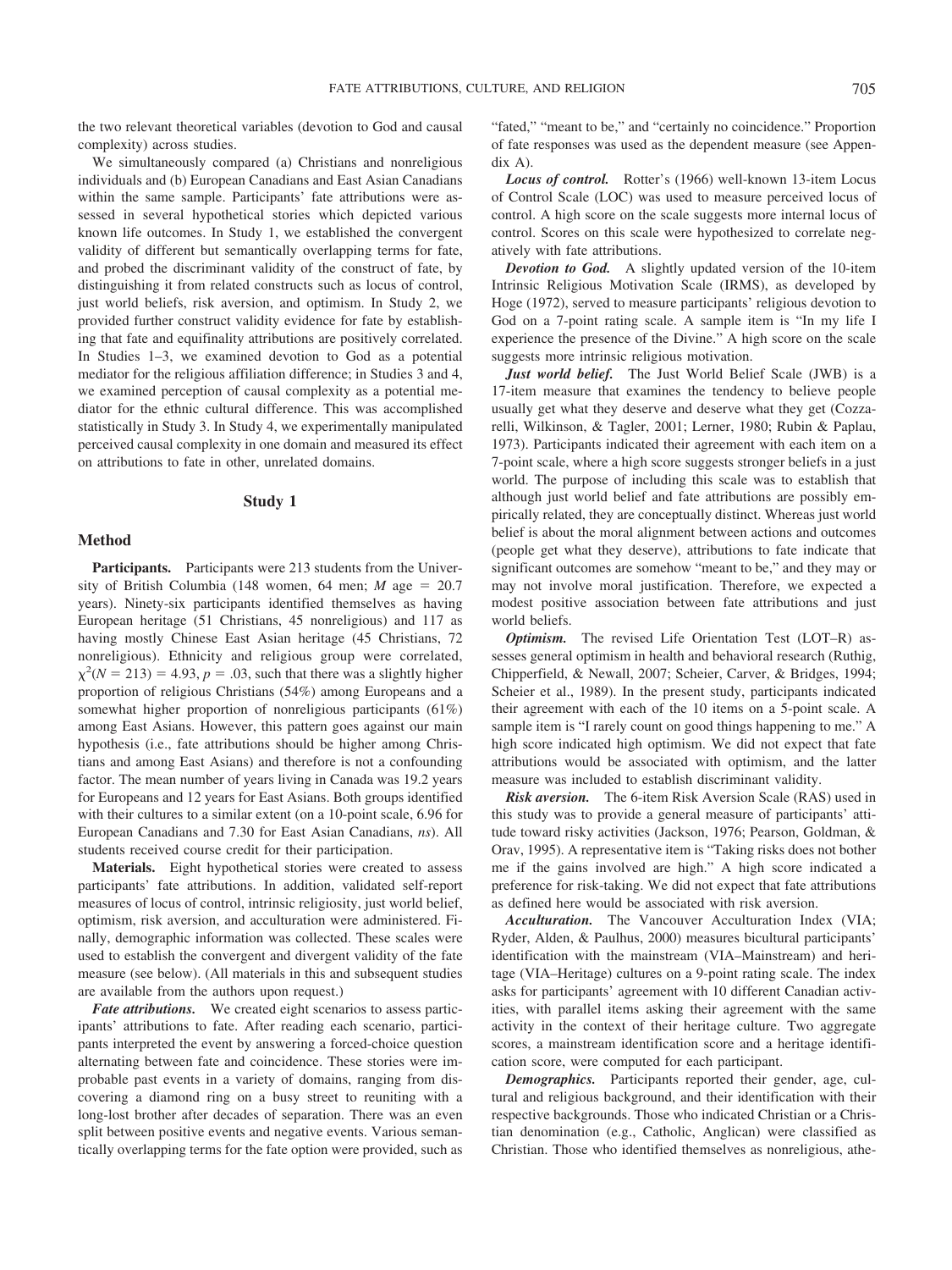ist, or agnostic were classified as nonreligious. Finally, participants reported their native language and how long they had been living in North America.

**Procedure.** This study was advertised in the online subject pool system at the University of British Columbia. Participants obtained a questionnaire which they completed at home, and it was returned to the experimenter for a course credit and debriefing. The first part of the questionnaire consisted of the eight hypothetical scenarios which assessed attributions to fate. The subsequent portion of the questionnaire included, in order of presentation, measures of locus of control, intrinsic religiosity, just world belief, optimism, risk aversion, and acculturation. The demographic section appeared on the last page. All participants received the measures in the same order. The entire survey took approximately 40 min to complete.

# **Results**

A variable was created to measure fate attributions (fate response proportion [FRP]). For each participant, we divided the total number of fate responses in each scenario by the total number of scenarios ( $M = 0.28$ ,  $SD = 0.26$ ). The internal reliability ( $\alpha =$ .73) was adequate, despite different wordings used to denote fate. For each participant, we also added up the item scores of each personality measure used. The means, standard deviations, and *t* values comparing the two cultural groups of interest can be seen in Table 1. The new composite variables were adopted for subsequent analyses.

Table 2 shows the intercorrelations between the individual difference measures as well as the internal reliability scores for each measure. FRP was moderately and significantly correlated with devotion to God (IRMS) and inversely with the locus of control (LOC). These two findings were consistent with the predictions that religious devotion is a possible source of fate attributions and that belief in fate should overlap with perceptions of external control. However, these correlations were small to moderate in size, suggesting that fate attributions are largely distinct from these latter constructs. In this analysis, optimism, attitude toward risk, and just world belief were unrelated to fate attributions.

A 2  $\times$  2 analysis of variance (ANOVA) with ethnic culture (Europeans vs. East Asians) and religious affiliation (Christians vs.

nonreligious) as independent variables was conducted to test whether ethnic culture has an effect on fate attributions (FRP), controlling for religious affiliation, and vice versa. Both ethnic culture and religion had a main effect on participants' fate attributions in the predicted direction, as shown in Figure 1, *F*(1, 208) = 28.29,  $p < .0005$ ,  $\eta_p^2 = .12$ , and  $F(1, 208) = 14.34$ ,  $p <$ .0005,  $\eta_p^2$  = .06, respectively. No significant interaction was found between the two factors  $(F < 1, ns)$ . As seen in Figure 1, East Asian Canadians, on average, attributed events to fate more than did European Canadians, and this tendency was also significantly stronger among Christians than their nonreligious counterparts. A gender comparison also revealed a difference between female  $(M = 0.33)$  and male participants  $(M = 0.19)$ ,  $t(210) = 3.59$ ,  $p <$ .001, but gender did not interact with culture or religion (*ns*) and therefore is not discussed further.

It could be argued that the observed ethnic cultural difference in fate attributions was in fact an artifact of other variable traits, especially when our European Canadian and East Asian Canadian participants were different on several individual difference dimensions (see Table 1). We employed simultaneous regression to test this possibility. As shown in Table 3, after controlling for LOC, JWB, RAS, and VIA–Mainstream, ethnic culture was still a significant predictor of FRP ( $p = .0005$ ). JWB and LOC were also found to be independent predictors of FRP. Subsequently we analyzed the potential mediators for the religious affiliation and ethnic cultural differences, following the standard guidelines of Baron and Kenny (1986).

**Religious affiliation differences.** We investigated the religious affiliation difference using statistical mediation. We conducted three regressions to determine whether the effect of religious affiliation (1 *Christians*, 2 *nonreligious*) on fate attributions (FRP) was mediated by religious devotion (IRMS). One regression found a significant effect of religious affiliation on devotion to God ( $\beta$  = -.57),  $t(211)$  = 9.95,  $p < .001$ . A second regression revealed a significant effect of religious affiliation on fate attributions ( $\beta$  = -.20),  $t(211)$  = 2.89,  $p$  = .004. Then we regressed fate attributions on religious affiliation and devotion to God simultaneously and found that devotion significantly predicted fate attributions after controlling for religious affiliation  $(\beta = .26)$ ,  $t(211) = 3.29$ ,  $p = .001$ . Religious affiliation was no

| Table 1 |                                                                                               |  |  |  |  |  |
|---------|-----------------------------------------------------------------------------------------------|--|--|--|--|--|
|         | Means, Standard Deviations, and t-Test Results of the Individual Difference Scales in Study 1 |  |  |  |  |  |

| Scale            |                | Overall $(N = 213)$ |                  | European Canadian<br>$(n = 96)$ | East Asian Canadian<br>$(n = 117)$ |       |      |
|------------------|----------------|---------------------|------------------|---------------------------------|------------------------------------|-------|------|
|                  | $\overline{M}$ | SD                  | $\boldsymbol{M}$ | SD                              | $\boldsymbol{M}$                   | SD    | p    |
| LOC(13)          | 6.55           | 2.47                | 6.59             | 2.50                            | 6.51                               | 2.49  | ns   |
| <b>IRMS</b> (70) | 31.71          | 14.92               | 31.44            | 14.83                           | 31.92                              | 15.04 | ns   |
| JWB (119)        | 73.42          | 12.15               | 71.50            | 13.79                           | 74.97                              | 10.45 | .04  |
| LOT-R $(30)$     | 20.33          | 4.20                | 21.00            | 4.69                            | 19.79                              | 3.68  | .04  |
| RAS (36)         | 19.56          | 5.28                | 20.68            | 6.08                            | 18.64                              | 4.33  | .005 |
| $VIA-H (90)$     | 70.33          | 12.50               | 69.85            | 13.46                           | 70.71                              | 11.71 | ns   |
| VIA $-M(90)$     | 67.64          | 13.49               | 71.20            | 13.11                           | 64.75                              | 13.15 | .005 |

*Note*. Values in parentheses represent the highest possible sum of each scale. LOC = Locus of Control Scale; IRMS = Intrinsic Religious Motivation Scale; JWB = Just World Belief Scale; LOT-R = revised Life Orientation Test; RAS = Risk Aversion Scale; VIA–H = Vancouver Acculturation Index—Heritage; VIA–M = Vancouver Acculturation Index—Mainstream.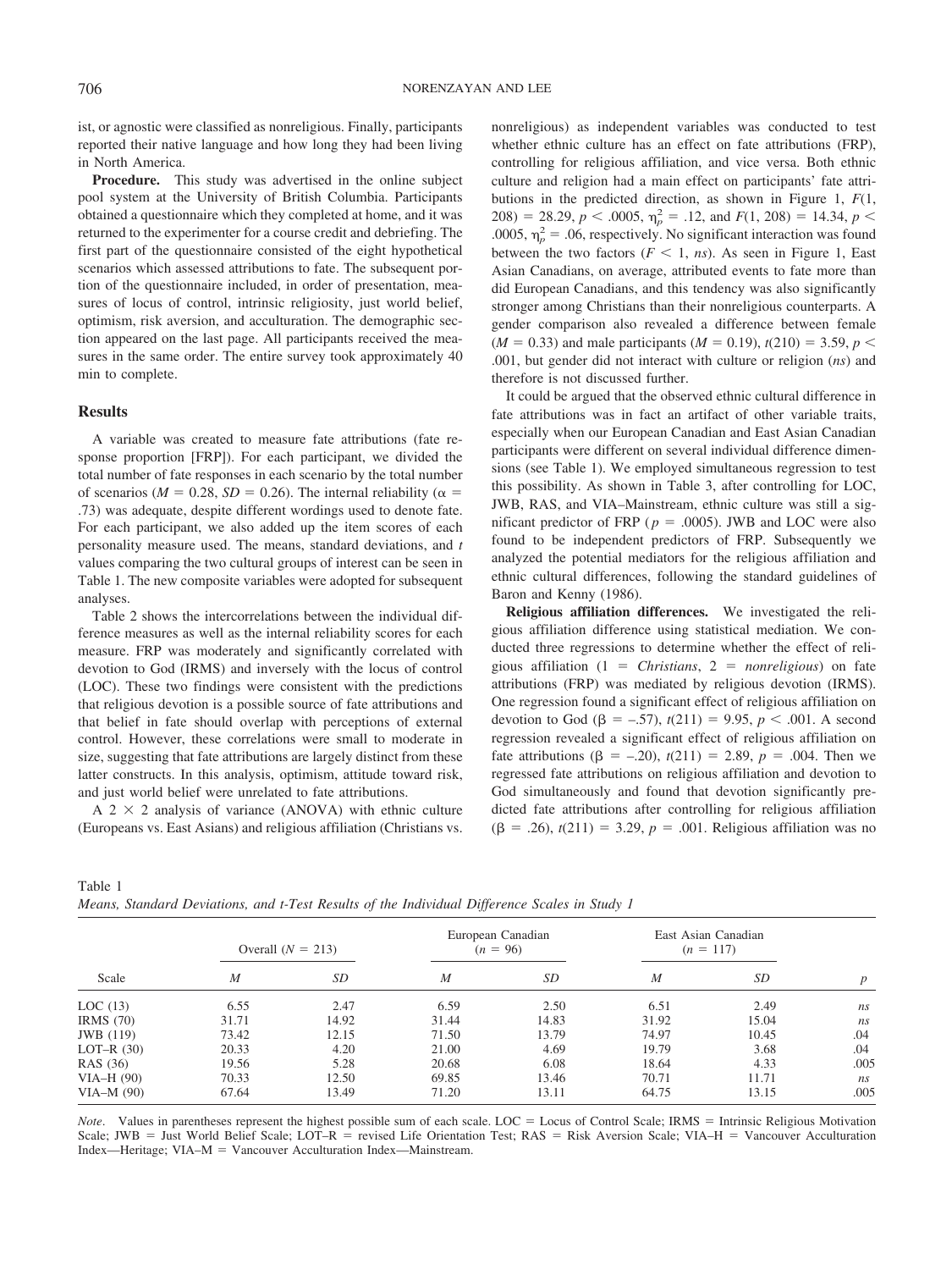Table 2 *Intercorrelations Between the Individual Difference Scales in Study 1*

| Scale              | <b>FRP</b> | <b>LOC</b> | <b>IRMS</b> | <b>JWB</b> | LOT-R    | <b>RAS</b> | VIA-H   | VIA-M     |
|--------------------|------------|------------|-------------|------------|----------|------------|---------|-----------|
| FRP (0.73)         |            | $-.29*$    | $.40***$    | .07        | $-.08$   | $-.13$     | .07     | $-.05$    |
|                    |            | $-.14$     | $.23*$      | .06        | .00      | .13        | .02     | $-.06$    |
| LOC(0.57)          |            |            | $-.14$      | $.27*$     | .13      | .13        | $-.12$  | .12       |
|                    |            |            | $-.16$      | $.35***$   | $.30***$ | .11        | $-.18*$ | $.19*$    |
| <b>IRMS</b> (0.90) |            |            |             | .10        | .07      | $-.06$     | .14     | $-.12$    |
|                    |            |            |             | $-.01$     | .06      | .12        | $-.14$  | $-.07$    |
| JWB (0.83)         |            |            |             | __         | $.43***$ | .13        | $.25*$  | $.44**$   |
|                    |            |            |             |            | $.25*$   | $-.04$     | .06     | .08       |
| LOT-R $(0.76)$     |            |            |             |            |          | $.21*$     | $-.02$  | $.20*$    |
|                    |            |            |             |            |          | .12        | $-.08$  | $-.02$    |
| RAS (0.80)         |            |            |             |            |          |            | $-.02$  | $-.12$    |
|                    |            |            |             |            |          |            | $-.08$  | .15       |
| $VIA-H (0.86)$     |            |            |             |            |          |            |         | $.52^{*}$ |
|                    |            |            |             |            |          |            |         | $.21*$    |
| $VIA-M (0.89)$     |            |            |             |            |          |            |         |           |
|                    |            |            |             |            |          |            |         |           |

*Note*. Top values pertain to European Canadians ( $n = 96$ ) and bottom values to East Asian Canadians ( $n = 117$ ). Cronbach's alpha values for each scale are in parentheses. FRP = fate response proportion; LOC = Locus of Control Scale; IRMS = Intrinsic Religious Motivation Scale; JWB = Just World Belief Scale; LOT-R = revised Life Orientation Test; RAS = Risk Aversion Scale; VIA–H = Vancouver Acculturation Index—Heritage; VIA–M = Vancouver Acculturation Index—Mainstream.<br>
\*  $p < .05$ . \*\*  $p < .005$ , two-tailed.

 $p < .005$ , two-tailed.

longer a significant predictor after devotion was controlled for  $(\beta = -.05, t < 1, ns)$ . Finally, a Sobel test indicated a significant mediation ( $z = -4.21$ ,  $p < .001$ ).

Christians and the nonreligious also differed in levels of optimism (greater optimism among the former;  $\beta = -.20$ ),  $t(211) =$  $-2.91, p = .004$ . However unlike religious devotion, optimism was unrelated to fate attributions  $(\beta = -.07)$ ,  $t(211) = -1.09$ ,  $p = .27$ . Therefore optimism failed as a potential mediator between religious affiliation and fate attributions. No other differences were apparent between Christians and the nonreligious.

**Ethnic cultural differences.** Although European Canadians unsurprisingly scored higher on the VIA–Mainstream measure, there was no cultural difference in the VIA–Heritage measure. Furthermore, there was no significant correlation between FRP and



*Figure 1.* Mean fate response proportion (FRP) for Christians and the nonreligious in European Canadian ( $n = 96$ ) and East Asian Canadian ( $n =$ 117) samples in Study 1. Error bars represent the standard error of the mean.

either VIA–Heritage nor VIA–Mainstream for either cultural group. Thus, although we found East Asians to be more inclined to attribute events to fate, the VIA failed to provide a potential mediating mechanism. As a result, a mediation analysis could not be conducted.

# **Discussion**

Study 1 established three main findings. First, there was evidence of convergent and discriminant validity for the fate attributions construct. The tendency to attribute important and unlikely life outcomes to fate showed good internal reliability (despite different wordings of items) and correlated in a meaningful way with an external locus of control and with the tendency to believe in a just world (the latter only when other variables were held constant). However, these correlations were small to moderate in magnitude, supporting the conclusion that fate attributions are conceptually distinct from these latter, well-researched constructs. Fate attributions were unrelated to self-reported optimism and risk aversion.

Second, we examined ethnic and religious differences in fate attributions. We found two independent main effects with no evidence of interaction: Christians showed more fate attributions than did the nonreligious, and East Asian Canadians showed more fate attributions than did European Canadians. Thus, the group showing the strongest tendency to attribute events to fate was East Asian Christians. We discuss this finding in more detail in the General Discussion.

Third, we examined whether acculturation to mainstream (Canadian) or heritage (East Asian) cultures mediated the effect of ethnic culture and whether devotion to divine agents mediated the effect of religion on fate attributions. There was no evidence that acculturation mediated the effect of ethnic cultural differences. The results did indicate that religious group differences were fully mediated by devotion to God. Levels of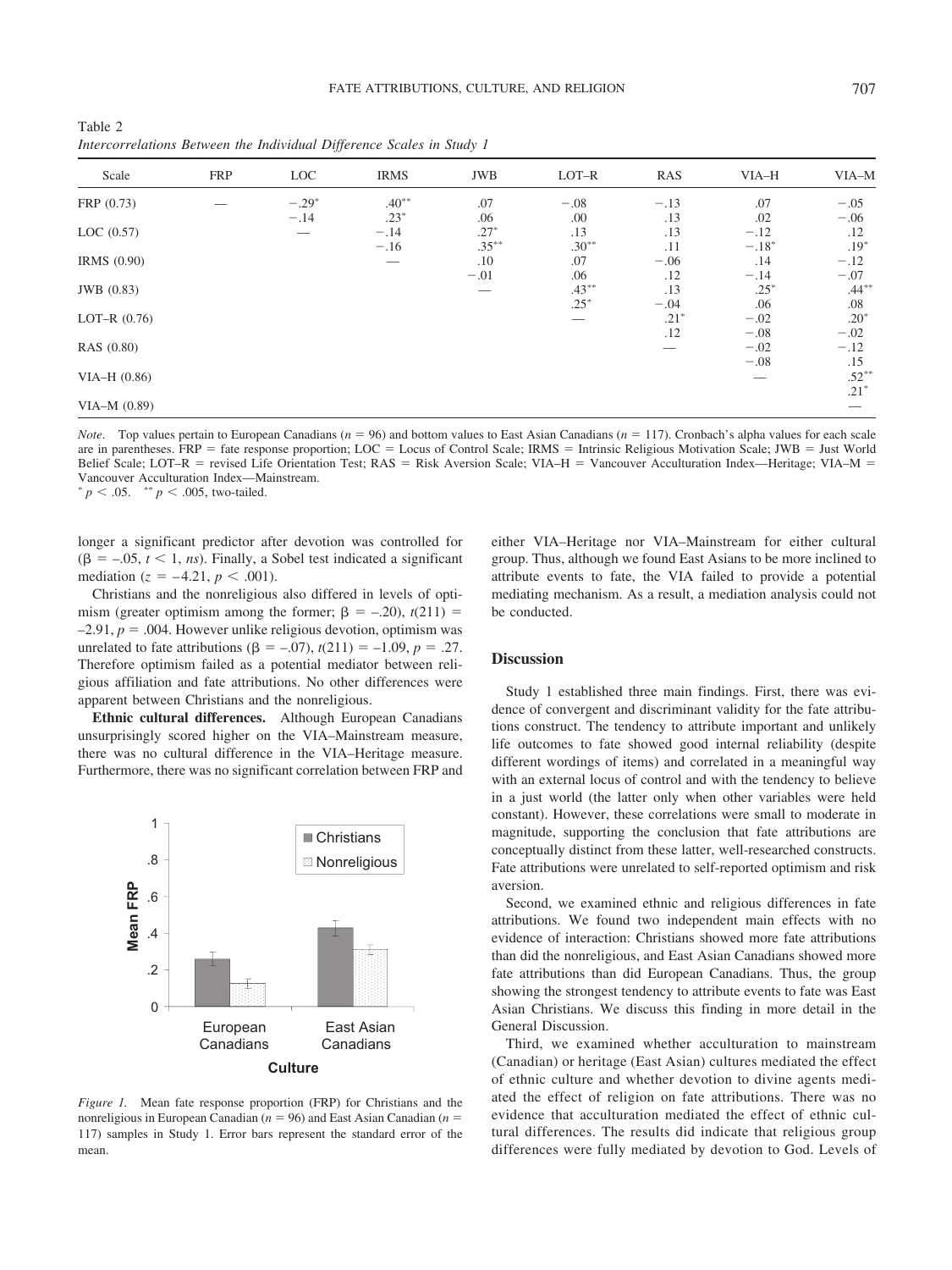| Variable | B       | SE B |        |         | Significance |
|----------|---------|------|--------|---------|--------------|
| Constant | .05     | .15  |        | 0.37    | .72          |
| Culture  | .14     | .035 | .27    | 3.96    | $.001***$    |
| LOC-     | $-.02$  | .007 | $-.23$ | $-3.44$ | $.001***$    |
| JWB      | .003    | .001 | .15    | 2.15    | $.03*$       |
| RAS      | .001    | .003 | .02    | 0.25    | .80          |
| VIA-M    | $-.001$ | .001 | $-.06$ | $-0.86$ | .39          |
|          |         |      |        |         |              |

*Simultaneous Regression Analysis for Selected Variables Predicting Fate Response Proportion in Study 1*

*Note.*  $N = 213$ . LOC = Locus of Control Scale; JWB = Just World Belief Scale; RAS = Risk Aversion Scale; VIA–M = Vancouver Acculturation Index—Mainstream.  $p < .05$ . *p*  $p < .005$ , two-tailed.

Table 3

optimism, which were also higher among Christians, did not mediate religious group differences.

We conducted Study 2 to replicate the two main differences (ethnic culture and religious affiliation) from Study 1, with different scenarios and somewhat different dependent measures. We also probed the religious affiliation difference further. We again examined whether Christians attributed events to fate at a higher rate than did the nonreligious. We then asked whether a one-item measure of belief in God explained this cultural difference. In addition to an item measuring attributions to fate, we also included a measure of the related construct of equifinality, that is, the belief that a particular outcome (such as a homeless man winning a large sum of money) somehow would have happened anyway even if the antecedent cause (such as finding a lottery ticket in a garbage dump) would not have occurred. Finally, a third measure assessed attributions of the outcome in each scenario to the personal actions of the main actor. We expected, on the basis of our theoretical analysis, that the fate and equifinality measures would be positively correlated but that fate/equifinality would be orthogonal to attributions to the actor's personal actions (Burrus & Roese, 2006).

#### **Study 2**

# **Method**

Participants. Participants were 44 students (29 women, 15 men;  $M$  age  $= 20$  years) at the University of British Columbia, 18 European Canadians (10 Christians, 8 nonreligious) and 26 East Asian Canadians (12 Christians, 14 nonreligious). They received half a course credit for their participation. Identification with their respective cultures revealed no statistical difference (on a 10-point scale, where high scores represent stronger identification with participants' own culture; 5.80 for European Canadians and 7.00 for East Asian Canadians,  $p = .18$ ). Religious group and ethnicity were uncorrelated.

**Materials.** In the interest of establishing the robustness of our findings from Study 1, we made two methodological changes to assess fate attributions. First, we created four new scenarios (in two alternate versions). For example, one scenario described John, a poor homeless man who wins two million dollars after finding a lottery ticket on the ground (see Appendix B for examples).

Second, we used different dependent measures; whereas in Study 1 participants were given a forced choice between synonyms of fate and coincidence, in this study these two attributions were measured independently with two different rating scales.

*Fate attributions.* After reading each of the four scenarios presented to them, participants rated, on a 9-point scale, how likely it is that the target event was due to fate. Higher values represent higher likelihood.

*Equifinality.* In addition to a question about fate, participants expressed their agreement with equifinality for each scenario. For example, for the lottery ticket scenario, participants rated, on a 9-point scale, whether they agreed with the statement, "Even if John had not found the lottery ticket on the ground, two million dollars would have come into his hands in some other way sooner or later." Higher scores represent stronger belief in equifinality.

*Attributions to personal actions.* Participants rated, on a 9-point scale, the extent to which participants attributed the outcome in each scenario to the personal actions of the main character (e.g., "To what extent was this event determined by John's personal actions?"). Higher values represent more attribution to personal action.

*Belief in God.* Unlike the previous study in which religious devotion was measured by the 10-item IRMS, in this study religious devotion was assessed by a one-item, face-valid measure of belief in God. Participants rated their degree of belief in God or a higher power on an 11-point scale, where higher scores indicate stronger belief in God or a higher power. In past research, this one-item measure of belief in God correlates strongly with multiple-item scales of religious devotion (e.g., Hansen, 2007).

*Demographics.* Participants indicated their gender, age, native language, and their cultural and religious background. Participants who indicated Christian or a Christian denomination were classified as Christians. Those who identified themselves as nonreligious, atheist, or agnostic were classified as nonreligious.

**Procedure.** Participants completed a take-home questionnaire and returned it to the experimenter for course credit and debriefing. The questionnaire took approximately 20–30 min to complete. After informed consent, participants read and responded to the four fate scenarios, followed by the demographic questionnaire. Embedded in the latter was the question on belief in God or a higher power.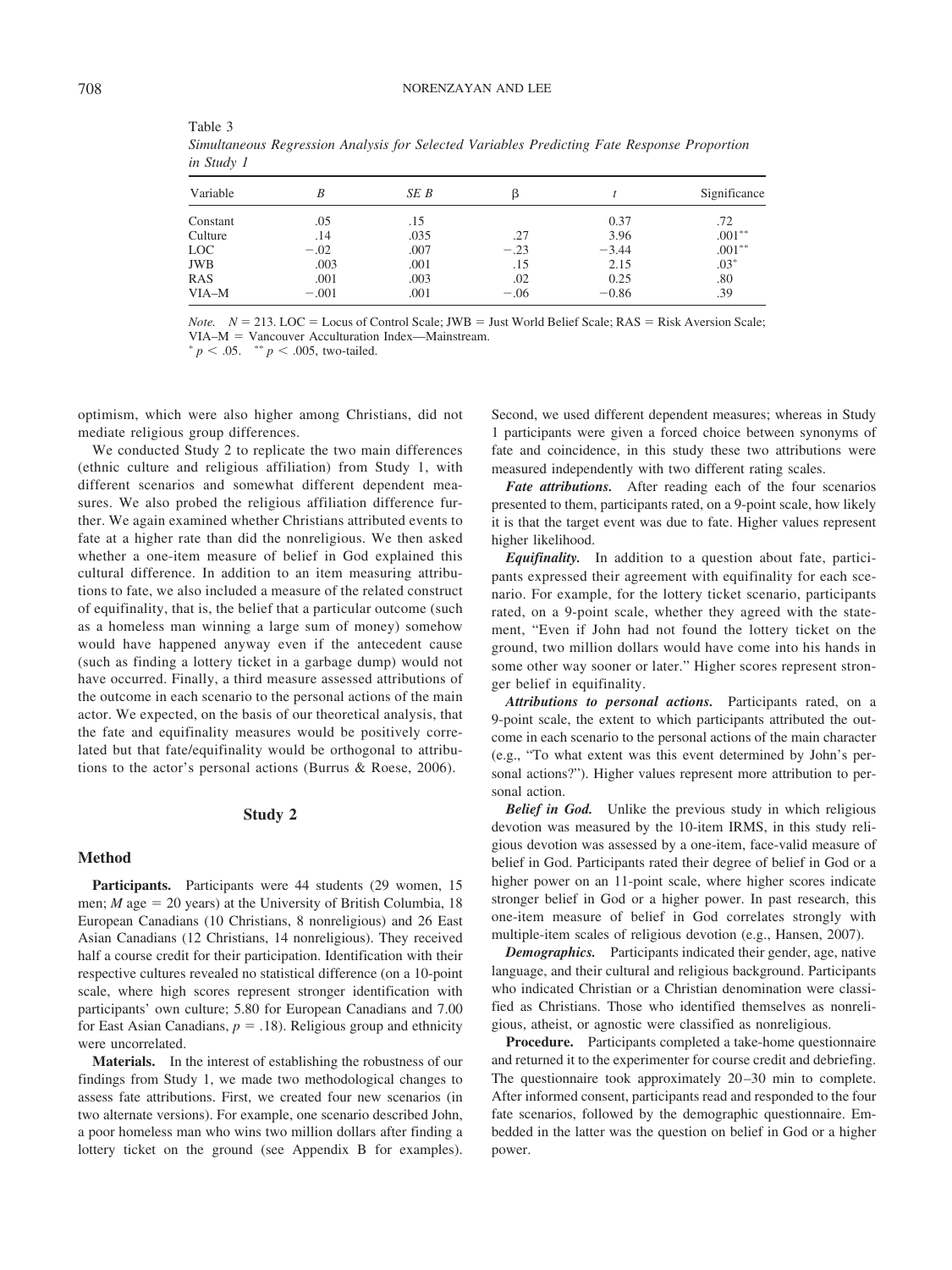#### FATE ATTRIBUTIONS, CULTURE, AND RELIGION 709

# **Results and Discussion**

For each participant, the responses to the four scenarios were summed to form an aggregate value for each dependent measure. These values were used in subsequent analyses. As expected, the average correlation between the fate and equifinality items was significant and positive ( $r = .42$ ,  $p = .004$ ). The more participants attributed events to fate, the more they also agreed with the idea that the outcome event would have occurred even if the antecedent cause was altered. Therefore the four fate and four equifinality items were combined into a single scale ( $\alpha = .76$ ) that served as the main dependent measure. The four items measuring attributions to the actor's personal actions showed poor internal reliability ( $\alpha$  = .29). Therefore, each of the four items was correlated individually with the fate/equifinality aggregate measure. As expected, and replicating previous research (Burrus & Roese, 2006), attributions to fate/equifinality and attributions to the personal actions of the actors were orthogonal, as none of the correlations were statistically significant ( $p_s$   $>$  .25). Linear regressions showed that neither ethnic culture nor religious affiliation predicted attributions to the actor's personal actions for any of the four scenarios ( $p_s > .20$ ).

Next, we conducted a series of linear regressions to examine our main hypotheses: whether religious affiliation had the expected effect on fate/equifinality attributions and whether belief in God/ higher power (HP) mediated this effect. In these analyses, we controlled for ethnic culture  $(1 - European Canadian, 2 = East)$ *Asian Canadian*), which, as we have shown previously, independently contributes to variation in the outcome measure.

In the first regression, religious affiliation  $(1 = nonreligious)$ ,  $2 = Christmas$ ) was shown to predict belief in God/HP ( $\beta = 1.36$ ),  $t(43) = 5.98$ ,  $p < .001$ . In the second regression, religious affiliation was also found to predict fate/equifinality ( $\beta = .75$ ),  $t(43) =$ 3.00,  $p = .005$ . In the third regression, fate/equifinality was regressed on both religious affiliation and belief in God/HP simultaneously. Belief in God/HP remained a significant predictor after controlling for religious affiliation ( $\beta = .37$ ),  $t(43) = 2.21$ ,  $p =$ .03. The effect of religious affiliation on fate/equifinality disappeared when belief in God/HP was controlled for  $(\beta = .25, t < 1,$  $p = .45$ ). Ethnic culture independently contributed to fate/ equifinality as expected ( $\beta = .97$ ),  $t(43) = 4.01$ ,  $p < .001$ , with East Asian Canadians endorsing fate/equifinality at higher rates  $(M = 4.79, SD = 1.32)$  than European Canadians  $(M = 3.35,$  $SD = 1.44$ ). There was no evidence of interaction between religious affiliation and ethnic culture.

The Sobel test for mediation was inadequate for this study, as it lacks sufficient statistical power with small sample sizes such as this one (MacKinnon, Lockwood, Hoffman, West, & Sheets, 2002). We used an alternative procedure (Preacher & Hayes, 2004) that relies on the bootstrapping method as the most appropriate option when testing for mediation with small samples. The bootstrapping procedure was used to test the null hypothesis that the indirect path from religious affiliation to fate/equifinality through belief in God/HP was not significantly different than zero. The 95% confidence interval values did not cross zero ([1.03, 0.03]), disconfirming the null hypothesis.

In summary, Study 2 replicated and extended the findings on religious affiliation differences from Study 1. As predicted, we found that attributions to fate and perceptions of equifinality went hand in hand. This provided further evidence that belief in fate is related to the belief that certain outcomes are bound to happen even if the antecedent cause is altered. Variation in religious affiliation again predicted endorsements of fate/equifinality, and this effect was shown to be mediated by belief in God.

In Study 2, participants expressed agreement with "fate" and "equifinality." In contrast, in Studies 3 and 4 we measured agreement with another term synonymous with fate— that is, whether participants thought the target event was *predestined*. We also measured endorsement of mechanical causation by asking participants whether they thought the target event was due to *coincidence*. We expected that the belief that an event is predestined and belief that the same event is due to coincidence would be inversely correlated.

In addition, in Studies 3 and 4 we probed the potential mediating mechanism for the ethnic cultural differences in fate attributions that were found in the previous two studies. In Study 3, we considered a new and more specific potential mediator, perceptions of causal complexity, which have been found to be more prevalent in East Asian contexts. This tendency is characterized by a broad attention to the many causal factors in explaining events (Choi, Dalal, Kim-Prieto, & Park, 2003; Nisbett et al., 2001). Awareness of a large number of possible causal factors underlying an outcome, a hallmark of the holistic tendency, may then lead to the belief that outcomes are inevitable, because in the context of a complex causal field, the absence of one cause is mentally substituted by another potential cause (Choi & Nisbett, 1998). We hypothesized that differences in this cognitive tendency could explain the difference in fate attributions between East Asian Canadians and European Canadians. In Study 4, we went a step further and experimentally investigated whether priming causal complexity in one domain would increase attributions to fate in an unrelated domain of life.

# **Study 3**

# **Method**

Participants. Participants were 171 students (134 women, 37 men;  $M$  age  $= 20.5$  years) recruited from the University of British Columbia. Eighty-one students identified themselves as having European heritage (35 Christians and 46 nonreligious) and 90 as having East Asian heritage (45 Christians, 45 nonreligious). Religious group and ethnicity were uncorrelated. The mean number of years participants had lived in Canada was 19.4 years and 12.6 years for European Canadian and East Asian Canadian participants, respectively. Participants received course credit for their participation.

**Materials.** The same four new scenarios from Study 2 were used to measure participants' attributions to fate. However in this study (as well as Study 4) we included four different variations for each scenario, rather than just two. (See Appendix C for examples; all materials are available from the authors upon request.) Other measures, in the order they were presented to participants, included the Inclusion/Exclusion Test (IET), the IRMS, and a demographics survey.

*Fate attributions.* After reading each scenario, participants indicated, on a 9-point scale, (a) how likely the target event was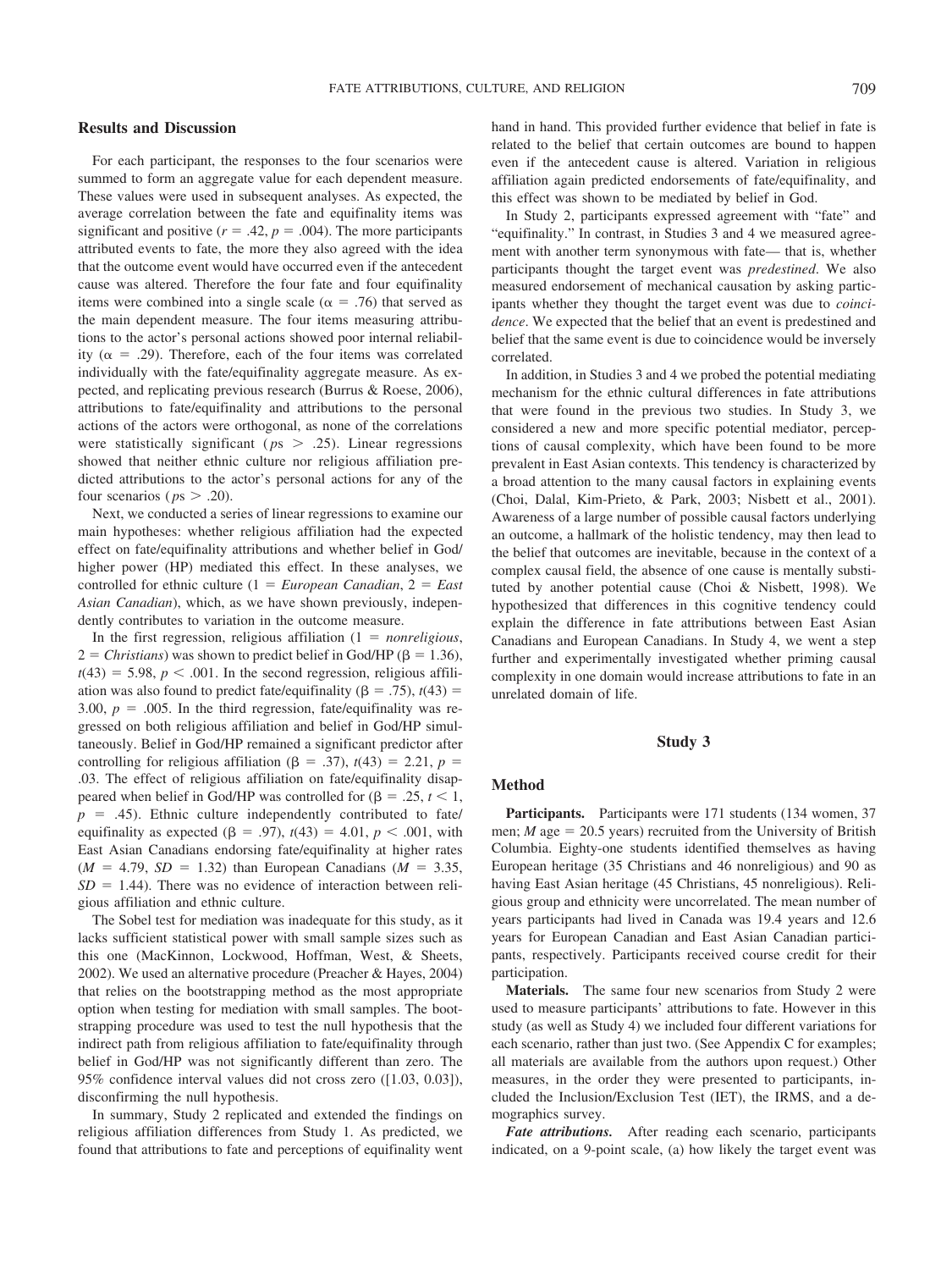predetermined, and (b) how likely the target event was due to coincidence. Higher values represent higher likelihood.

*Causal complexity.* Following Choi et al. (2003), we used the IET to measure causal complexity as a potential mediator. The test described a hypothetical murder case, and participants played the role of a police officer investigating the murder. They were shown a list of 97 potential clues that depicted different characteristics of the suspect, the victim, and the murder scene. Participants indicated which of these items they thought were irrelevant to the case. Holistic thinkers have a wider field of attention and a broader explanatory frame, and as a result they exclude fewer irrelevant items (Choi et al., 2003). Therefore the number of excluded items served as an inverse measure of causal complexity.

*Devotion to God.* The 10-item IRMS from Study 1 was employed again as a measure of religious devotion.

*Demographics.* Participants indicated their gender, age, native language, and time spent in North America, as well as their cultural and religious background and how strongly they identified themselves with the reported affiliations. Participants who indicated Christian or a Christian denomination (such as Catholic, Anglican) were classified as Christians. Those who identified themselves as nonreligious, atheist, or agnostic were classified as nonreligious.

**Procedure.** Participants completed a take-home questionnaire and returned it to the experimenter for a course credit and debriefing. The questionnaire took approximately 30–35 min to complete.

#### **Results**

**Dependent measure.** Participants' predetermination and coincidence ratings across the four scenarios were, as expected, strongly and inversely correlated ( $r = -.69$ ,  $p < .001$ ). Given the large overlap, the two aggregate ratings were combined into a single variable: The coincidence total was subtracted from the predetermination total to produce a new variable, the fate response index (FRI;  $\alpha = .64$ ), which was used in subsequent analyses. (Results were unchanged when we analyzed fate and coincidence ratings separately.) A numerical constant of 32 was added to each score to avoid negative scores, so the range of this variable extended from 0 to 64 ( $M = 27.24$ ,  $SD = 11.39$ ). Higher scores represent higher fate attributions.

**Mediator variables.** For each scale, all items were combined into a total value. Descriptive statistics and cultural comparisons of these scales are shown in Table 4. As noted earlier, the task in the IET was to exclude items that were deemed irrelevant to a murder case. A low score on the test, thus, suggests broad attention and high causal complexity (Choi et al., 2003). In line with our prediction, it was found that the IET was inversely correlated with fate attributions,  $r(171) = -.20$ ,  $p = .009$ . In addition, a positive relationship between fate attributions (FRI) and religious devotion (IRMS) was again found,  $r(171) = .32$ ,  $p < .001$ . We also examined whether the two potential mediator variables were related. The IET and the IRMS measures were statistically unrelated in the overall sample  $(r = -.09, ns)$  and within the European Canadian sample  $(r = -.11, p = .32)$  and the East Asian Canadian sample  $(r = .05, p = .64)$ . Among the nonreligious, the two measures were again unrelated ( $r = .08$ ,  $p = .44$ ). However among Christians, these two constructs were inversely related  $(r = -.23, ...)$  $p = .04$ ), suggesting that greater belief was associated with more causal complexity, but only in this latter group.

**Main analyses: The mediating role of devotion to God and causal complexity.** The design of this study allowed us to conduct a comprehensive set of hierarchical regression analyses to test our hypotheses. Model 1 included both religion and ethnicity as predictors of fate attributions. Replicating previous findings, East Asians Canadians showed more fate attributions than did European Canadians, and Christians showed greater fate attributions than did the nonreligious, as suggested by an ANOVA (see Figure 2). There was no sign of interaction  $(F < 1)$ . Next, three additional regression models were tested (see Table 5). Model 2a included religion, ethnicity, and causal complexity (IET) as predictors, to examine if this reduces the effect of ethnicity relative to Model 1, without reducing the effect of religion. This model was confirmed. Model 2b included religion, ethnicity, and devotion to God (IRMS) as predictors, to examine if this reduces the effect of religion relative to Model 1, without impacting the effect of ethnicity. This model was partly confirmed: IRMS reduced the effect of religion, but unexpectedly it also reduced the effect of ethnicity. Finally, Model 2c included religion, ethnicity, IRMS, and IET. At this point, the effects of both religion and ethnicity were reduced and were nonsignificant relative to Model 1, whereas the effects of IRMS and IET remained significant. Finally, two Sobel tests were conducted to test for mediation. One indicated that the IET significantly mediated the effect of ethnicity on fate attributions  $(z =$ 2.02,  $p = .04$ ). Another indicated that the IRMS significantly mediated the effect of religious affiliation on fate attributions, yielding a *z* score of  $-3.07$  ( $p = .002$ ).

# **Discussion**

The results from Study 3 replicated and refined the findings from Studies 1 and 2. Using an expanded set of scenarios and an

Table 4 *Means, Standard Deviations, and t-Test Results of the Individual Difference Scales in Study 3*

|                           |                | Overall $(N = 171)$ |                | European Canadian<br>$(n = 81)$ |                | East Asian Canadian<br>$(n = 90)$ |                      |  |
|---------------------------|----------------|---------------------|----------------|---------------------------------|----------------|-----------------------------------|----------------------|--|
| Scale                     | M              | SD                  | M              | SD                              | M              | SD                                |                      |  |
| IET $(97)$<br>IRMS $(70)$ | 46.40<br>30.37 | 15.00<br>14.96      | 51.00<br>25.90 | 13.34<br>12.32                  | 42.27<br>34.39 | 15.27<br>16.02                    | < 0.0005<br>< 0.0005 |  |

*Note*. Values in parentheses represent the highest possible sum of each scale. IET = Inclusion/Exclusion Test; IRMS = Intrinsic Religious Motivation Scale.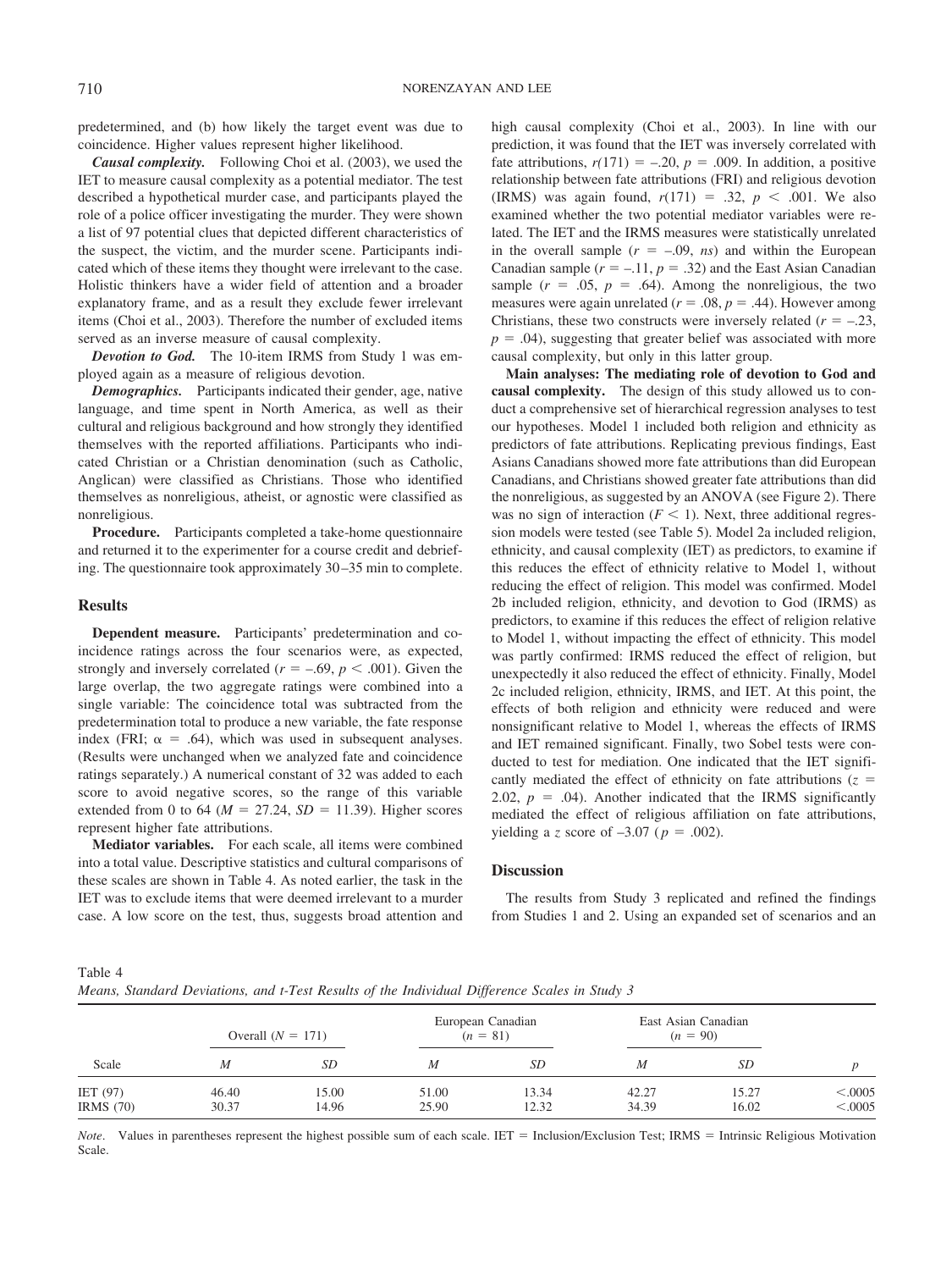

*Figure 2.* Mean fate response index (FRI) for Christians and the nonreligious in European Canadian ( $n = 81$ ) and East Asian Canadian ( $n = 90$ ) samples in Study 3. Error bars represent the standard error of the mean.

alternative measure of fate attributions, again we found that independent of ethnicity, Christians made more fate attributions than did the nonreligious, and independent of religious affiliation, East Asian Canadians made more fate attributions than did European Canadians. Moreover, we found that devotion to God mediated the religious affiliation difference in fate attributions, and a cognitive measure of causal complexity mediated the ethnic cultural difference. It is important to note that the difference between the religiously affiliated and the nonreligious was fully mediated by devotion to divine agents in three studies using different measures of fate attributions. However, the results in Study 3 revealed one ambiguity regarding ethnic culture: Devotion to God reduced the effect of religious affiliation, but unexpectedly, it also reduced the effect of ethnicity. This implies that the East Asian Canadian sample scored higher on devotion to God than did the European Canadian sample. Indeed, as can be seen in Table 4, this was the case (only in this study).

Study 4 was therefore conducted to shed further light on the causal mechanisms underlying the ethnic cultural difference in fate attributions. We experimentally manipulated causal complexity in one domain and subsequently measured fate attributions in another. We expected higher rates of fate attributions when participants were primed with greater causal complexity.

### **Study 4**

# **Method**

**Participants.** Fifty-seven European Canadian students at Queen's University were recruited through the online subject pool system (42 women, 15 men;  $M$  age  $= 18.8$  years). They received half a course credit for their participation.

**Materials and procedure.** In this study we attempted to verify the role of causal complexity as a reliable causal factor that affects fate attributions. To do that, we primed a complex causal field (vs. control) in one domain and then measured fate attributions immediately after in unrelated domains. Other scales, in the order they were presented to participants, included the IET, the IRMS, and a personal demographics survey. All scores were summed to an aggregate value for that individual difference measure.

*Pretest measure of causal complexity.* Choi et al.'s (2007) Holistic-Analytic Scale was employed as a pretest measure of causal complexity. The original scale measures four aspects of holistic thinking: field dependence, complex causality, cyclic perception of change, and naïve dialecticism. Since causal complexity represents the most theoretically relevant construct to fate attributions, we included only that particular subscale in our current measure. One sample item is "Any phenomenon has numerous number of causes, although some of the causes are not known."

*Priming apparatus and conditions.* Participants were randomly assigned to one of the two conditions. In the causal complexity condition  $(n = 29)$ , a one-page, single-spaced article on the "butterfly effect" was used to temporarily induce a complex causal

Table 5

*Summary of Hierarchical Regression Analysis for Variables Predicting Fate Attributions*

| Variable                | B       | SE B | β      |         | Significance |
|-------------------------|---------|------|--------|---------|--------------|
| Model 1                 |         |      |        |         |              |
| Culture                 | 3.66    | 3.33 | .16    | 2.16    | .03          |
| Religion                | $-2.32$ | 0.85 | $-.20$ | $-2.73$ | .007         |
| Model 2a                |         |      |        |         |              |
| Culture                 | 2.55    | 4.83 | .11    | 1.46    | .15          |
| Religion                | $-2.36$ | 0.84 | $-.21$ | $-2.81$ | .006         |
| Causal complexity (IET) | $-0.13$ | 0.06 | $-.17$ | $-2.16$ | .03          |
| Model 2b                |         |      |        |         |              |
| Culture                 | 2.22    | 1.75 | .10    | 1.27    | .21          |
| Religion                | $-0.61$ | 1.04 | $-.05$ | $-0.59$ | .56          |
| God devotion (IRMS)     | 0.20    | 0.07 | .26    | 2.71    | .007         |
| Model 2c                |         |      |        |         |              |
| Culture                 | 1.19    | 1.80 | .05    | 0.66    | .51          |
| Religion                | $-0.69$ | 1.03 | $-.06$ | $-0.67$ | .51          |
| Causal complexity (IET) | $-0.12$ | 0.06 | $-.16$ | $-2.12$ | .04          |
| God devotion (IRMS)     | 0.19    | 0.07 | .25    | 2.67    | .008         |

*Note.*  $N = 171$ .  $R^2 = .07$  for Model 1;  $\Delta R^2 = .02$  for Model 2a, .04 for Model 2b, and .06 for Model 2c ( $ps \le .001$ ). IET = Inclusion/Exclusion Test;  $IRMS = Intensive Religions Motivation Scale.$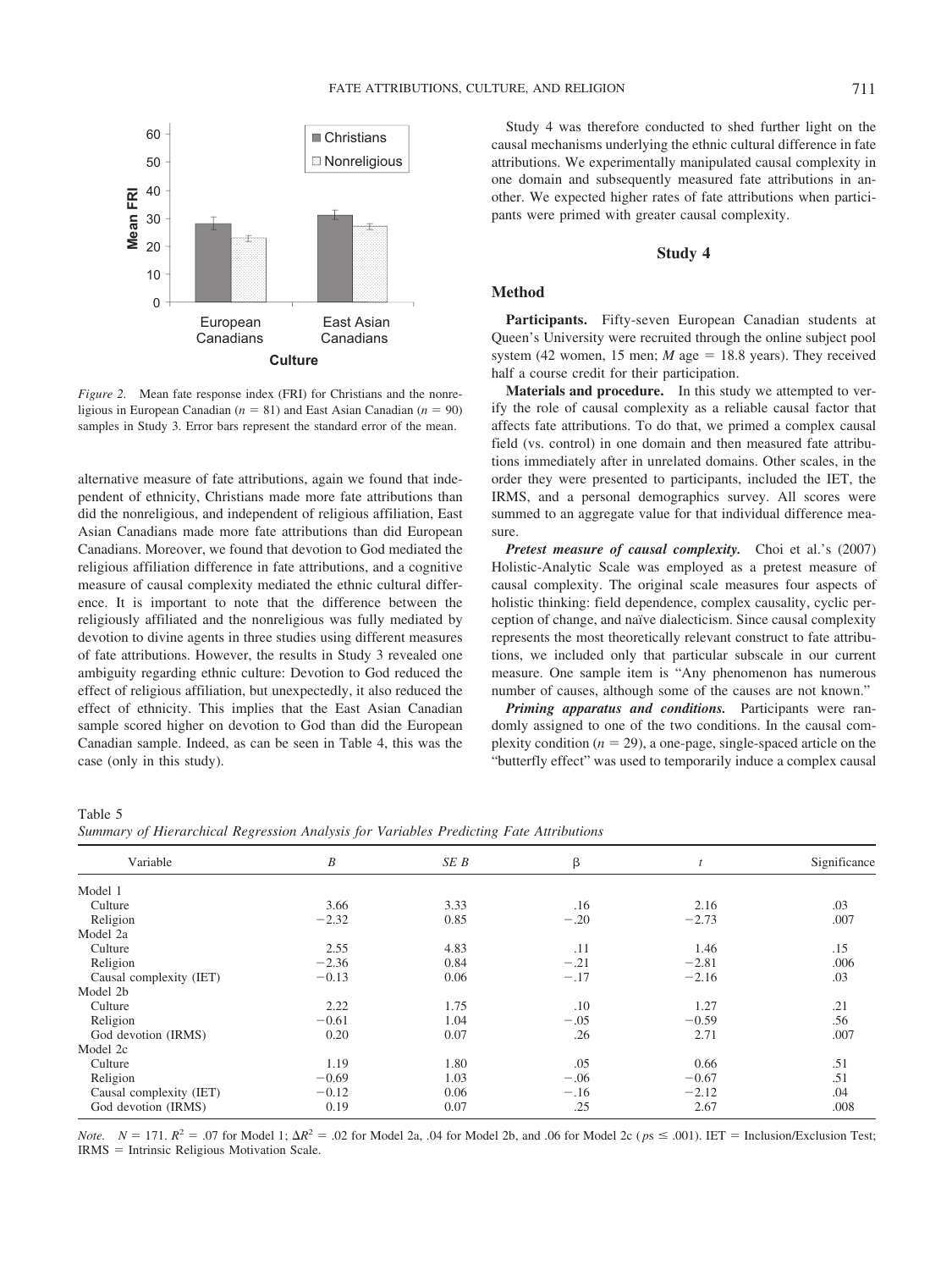field. The article explained, in scientific language, that a seemingly trivial or unrelated event can produce an enormous consequence via a complex matrix of reactions, just as the flapping of a butterfly's wings could disturb the atmosphere that ultimately may cause a tornado to appear in a remote place. In the control condition  $(n = 28)$ , participants were presented with a neutral passage on some facts about tornadoes. The two articles were roughly equivalent in length (see Appendix D for details). To ensure careful reading, participants in both conditions were asked to summarize the article on a sheet of ruled paper and to rate the quality of the arguments presented to them on a 10-point scale.

*Fate attributions.* The four scenarios in Study 3 (in four alternative versions) were again used as the outcome measure of belief in fate (see Appendix C for details). After reading each of the four scenarios presented to them, participants were asked to rate, on a 9-point scale, (a) how likely the target event was predetermined and (b) how likely the target event was due to coincidence. Higher ratings represented higher likelihood.

*Causal complexity.* The IET from Study 3 was used again, this time as a manipulation check to the experimental induction of causal complexity. We predicted that the causal complexity prime would temporarily induce a broader and more complex causal field. The number of excluded items served as an inverse measure of causal complexity.

*Devotion to God.* To rule out any differences in religious devotion due to the prime, the IRMS was employed again as a measure of religious devotion.

*Demographics.* Participants indicated their gender, age, native language, time spent in North America, and academic major, as well as their cultural and religious background and how strongly they identified themselves with the reported affiliations.

Participants were seated in a quiet room free from distraction. The measures were administered to them one at a time by the experimenters. After reading and evaluating the article, participants proceeded to the fate attributions scenarios, IET, IRMS, and finally the demographic survey. Upon completion (within approximately 30 min), participants were thanked, debriefed, and rewarded half a course credit.

# **Results and Discussion**

**Pretest measure and preliminary analyses.** A *t* test on the Causal Complexity subscale revealed no initial difference in causal complexity between the casual complexity and the control conditions before the priming manipulation  $(t < 1)$ . Preliminary analyses were then conducted to detect possible artifacts that might contaminate the results of this study. A *t* test was conducted showing that gender was unrelated to fate attributions. Another potential concern was that some versions of the fate scenarios might be more effective than others in eliciting fate attributions. An ANOVA was conducted in each condition to test this possibility. Results showed no significant difference,  $F(3, 25) = 2.76$ , *ns* (causal complexity condition), and  $F \leq 1$ , *ns* (control condition).

Next, the cognitive elaboration of the priming articles was compared. Participants in the control condition wrote significantly *more* than did those in the causal complexity condition (mean difference of 1.12 lines of written text),  $t(54) = 2.78$ ,  $p = .007$ . The favorability evaluations of the articles between the two conditions did not differ,  $t(54) = 1.59$ , *ns*. Overall, the correlation between the IET and IRMS was significant,  $r(55) = -.31$ ,  $p = .02$ . However, the two conditions did not differ on the IRMS ( $\alpha = .93$ ;  $t < 1$ , *ns*). Thus, if more fate attributions are found in the causal complexity condition, such a finding could not be explained by the possibility that participants in this condition thought about the primed article more (quite the contrary), or that they were more favorably disposed to the content of the story (no difference), or that the butterfly effect article increased religious devotion (no difference).

**Dependent measure and priming manipulation.** The main dependent variable of this study was the tendency to make fate attributions. As in Study 3, we obtained an aggregate fate measure, the fate response index (FRI;  $\alpha = .71$ ), by subtracting participants' coincidence total from their predetermination total across the four scenarios (the two measures were again inversely correlated at *r*  $-0.80, p \leq 0.001$ ). A numerical constant of 32 was added to the distribution again to avoid negative scores ( $M = 25.00$ ,  $SD =$ 12.41).

The priming manipulation was successful. Participants who received the causal complexity prime excluded significantly fewer items from the IET than did those who received a neutral prime  $(Ms = 38.93$  and 47.52, respectively),  $t(54) = 2.12$ ,  $p = .04$ ,  $d =$ 0.88. Finally, the central hypothesis of this study was that participants who received the cognitive complexity prime would make more attributions to fate. Indeed, participants in the experimental (causal complexity) group attributed events to fate at higher rates than did their control counterparts ( $Ms = 28.14$  and 21.59, respectively),  $t(54) = 2.01$ ,  $p = .05$ ,  $d = 0.54$ .

Study 4 provided experimental evidence indicating that priming causal complexity in a domain unrelated to the dependent measure increased fate attributions. Highlighting the possible influences of remote events not only led to more complex causal judgments but also led to more readiness to attribute events to fate. Moreover, given that both conditions were comparable in terms of other relevant characteristics we measured (e.g., evaluation and elaboration of the priming articles, initial causal complexity, and religious devotion), we can rule out the possibility that the priming effect on fate attributions was an artifact of these other variables. This experimental finding supports and supplements the statistical analysis in Study 3, which found that causal complexity mediated the cultural difference in fate attributions between European and East Asian Canadians.

# **General Discussion**

We showed that attributing events to fate is related to, but distinguishable from, other constructs, such as external locus of control and just world beliefs, and unrelated to self-reported optimism and risk aversion. This was an important corrective step that sets this research apart from previous studies on "fatalism," which often have confounded belief in fate with these related constructs. We then examined and found systematic cultural differences in fate attributions and identified the underlying variables that account for them. We went beyond most previous cross-cultural research on attributions in two important ways. We disentangled religious and ethnic cultural affiliation within the same samples, something that has been overlooked in past cross-cultural research (for discussions, see A. B. Cohen, 2009; A. B. Cohen & Hill, 2007;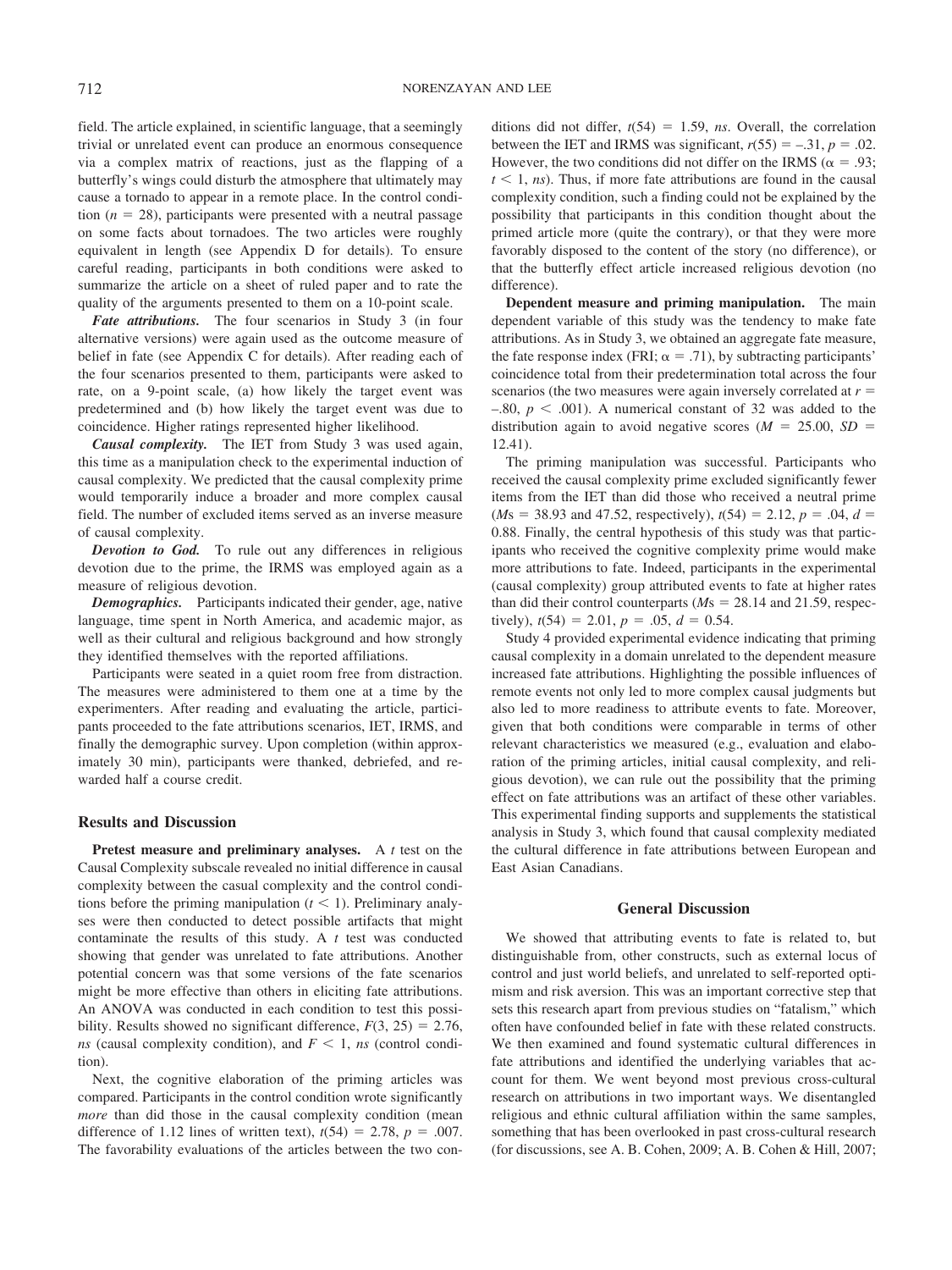Norenzayan et al., 2007). Next, following the guidelines of Heine and Norenzayan (2006; see also Kashima, 2009, for a critical discussion), we went beyond the first step of demonstrating systematic cultural variation in a psychological phenomenon and took the further step of identifying the underlying process variables which mediate the cultural differences. Both of these research strategies are important novel contributions of this research to cultural psychology.

First we identified a cultural difference originating in religious affiliation: Christians were more likely than the nonreligious to attribute life outcomes to fate, and this religious difference was shown to be mediated by devotion to God, but not other variables such as optimism. Second, we identified a cultural difference originating in ethnic cultural affiliation: East Asian Canadians were more likely than European Canadians to attribute events to fate. Surprisingly, measures of acculturation to mainstream and heritage cultures failed to show any association with fate attributions. Although the reason for this is presently unclear, we can speculate that the acculturation measure we used (Ryder et al., 2000) may be insensitive to an intricate and largely "invisible" cognitive tendency such as fate attributions. This could be because the instrument we used emphasizes behavioral markers of acculturation (such as willingness to work with people of the heritage culture) rather than acculturation of psychological tendencies, which may be less accessible to introspective self-reports. Consistent with this possibility, our findings showed that a specific cognitive tendency— the awareness of a complex causal field did mediate the ethnic cultural difference in fate attributions. Also, we experimentally manipulated causal complexity and found, as expected, that it reliably increased fate attributions.

The two main findings in this article are consistent with the attributional analysis of fate beliefs (Heider, 1958). This analysis led us to identify two independent sources of fate. The belief in an all-powerful supernatural agent who intervenes in human affairs and manipulates the world according to his will, as well as the belief in a complex, interconnected world, where a known outcome is overdetermined by a web of underlying causes. Both beliefs facilitated the perception of *equifinality*, or the view that different causes lead to the same outcome because the outcome was fixed in advance, leading to the intuition that such an outcome was fated or "meant to happen."

An interesting implication of these findings was that East Asian Canadian Christians were the group most likely to attribute events to fate. This pattern reveals that fate attributions do not follow a simple cross-cultural pattern along cultural or religious lines: A Western religion (Christianity) and a non-Western ethnic background (East Asian) converged to produce the strongest tendency toward fate attributions. Had we not disentangled ethnic and religious affiliation in our samples, it is unlikely that we would have successfully identified the cultural patterns underlying fate attributions. This is not to deny, of course, that non-Western religions also promote belief in fate. For example, it is likely that devout practitioners of some forms of Buddhism may be as likely as devout Christians to explain events in terms of fate. However, fate attributions may be embedded in different cultural beliefs, such as karmic order. Whether belief in supernatural agency mediates the path from religious affiliation to fate in non-Western religious populations is also an open question. Cultural variation in fate beliefs among different religious groups could also be explained

by the fact that religious groups differ on the extent to which religiosity emphasizes devotion to supernatural agents, rather than ritual and practice (e.g., A. B. Cohen, Siegel, & Rozin, 2003). Therefore, fate attributions might be more prevalent among religious groups that emphasize supernatural agency rather than participation. These issues are an important goal for future crosscultural research.

# **Methodological Considerations**

One methodological challenge was to operationalize fate attributions to be conceptually neutral with regard to religious affiliation and ethno-cultural backgrounds. It would make little sense to conduct cross-cultural comparisons of fate attributions if the definition of the latter privileges a particular cultural model. We ensured the neutrality of the concept of fate by constructing scenarios and dependent measures that were devoid of any mention of supernatural beings (associated with theistic religions) and causal complexity (associated with East Asian holistic cultural beliefs). We consistently found two main effects of religious affiliation and ethnic background (no interactions were evident). The fact that religious devotion and causal complexity independently explained variability in fate attributions in the very same scenarios is further evidence that the dependent measures were conceptually neutral (i.e., the same scenarios could not simultaneously privilege two orthogonal variables—theistic religion and ethnic culture).

Another objection regarding our findings might be that fate attributions were measured in verbal reports and therefore are highly sensitive to the way questions are framed and scenarios are phrased. We took a three-pronged approach to address this important concern. First, we measured fate attributions in different scenarios and life events that varied on domain, valence, subjective importance, and improbability. Second, we varied the question format. Whereas in Study 1 participants responded in a forced-choice format contrasting a fate option with mechanical causation, in subsequent studies two independent rating scales were available for each option (which, as expected, were negatively correlated). Third, different synonyms for the fate option were used. In Study 1, the fate option included "it was meant to happen that . . . ," "it was certainly no coincidence that . . . ," and "it was fated that . . . ." In Studies 2–4, we used another synonym of fate, "it was predestined that . . . ."

In Study 2, we measured fate attributions and equifinality independently and showed that, as predicted, these two constructs were positively correlated. We found the same, theoretically predicted, pattern of results across the four studies (despite variation in wording and format), encouraging the conclusion that our measures assessed a meaningful and coherent construct reflecting attributions to fate. Although variation in wording, response format, domain, and valence may have had independent effects on the dependent measure, they are not counterexplanations and cannot account for the overall pattern of findings.

Another criticism might involve the way the response format was designed for the scenarios. That is, one might argue that our participants, when interpreting the scenarios, did not freely choose their explanations but instead were forced to alternate between a "fate" option and a "pure coincidence" option; other ways of interpreting the events were not available. Note, however, that this was the case only for Study 1. Although future research can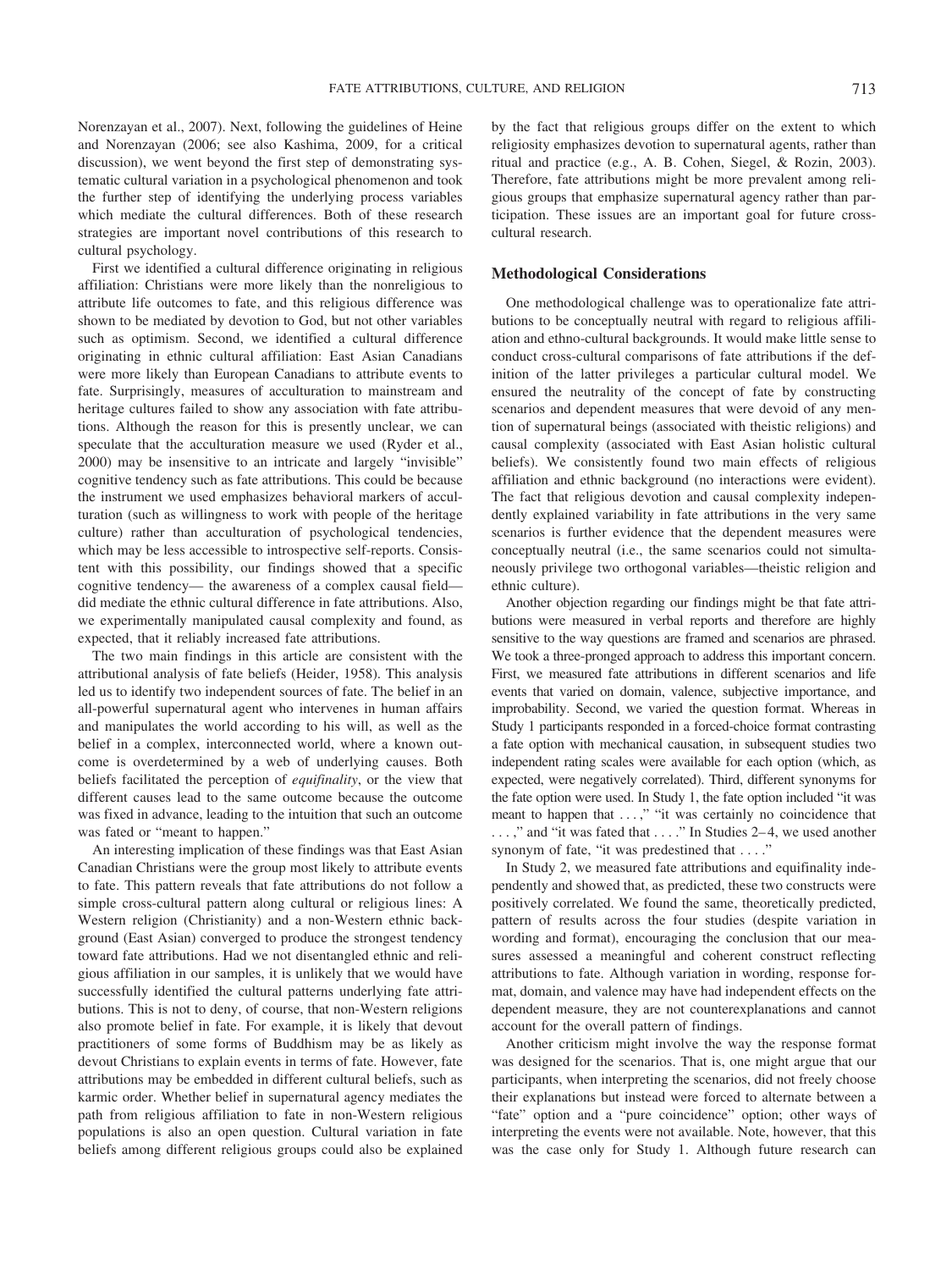fruitfully investigate fate attributions in an open-ended format, we believe that this concern, although an important one, does not compromise our findings. First, our main point was to show that cultural differences in fate attributions, when they do occur, are facilitated by devotion to God and a complex causal field. This finding is independent of the possibility that other attributions for the same scenarios are possible. Second, in Studies 2–4 we made a methodological change by presenting the dependent measures separately in the form of two rating scales, which allowed participants to respond independently to these two measures. This modification allowed the possibility of explaining a scenario by neither fate nor coincidence (e.g., by giving a low rating on both scales). Nevertheless, even when their response options were flexible, our participants exhibited a strong preference for inversely related fate and coincidence attributions.

## **Limitations and Future Directions**

In this research, we relied on diverse but interrelated terms to establish the robustness of the construct of fate attributions. We acknowledge that this approach involves a cost—it lumps together several related concepts (meant to be, fated, predestined) and may overlook some important nuances, such as the role of intentions and teleology and the distinction between *reason explanations* versus *cause explanations* (e.g., Malle, 1999). For example, devotion to God clearly implicates intentionality attributions to agents (Atran & Norenzayan, 2004; Boyer, 2001). However, it is an open question as to whether perceptions of intentionality underlie the effect of causal complexity; within East Asian traditions that invoke causal complexity in the world (Taoism, Mahayana Buddhism), the role of intentional agency is contested. Another related issue is whether attributing intentionality to the universe plays a role in the reported unwillingness of people to "tempt fate" (Risen & Gilovich, 2008). In light of the dearth of research on fate attributions, and particularly cross-cultural comparisons, we think that the present studies can serve as a stepping stone to disentangle these important nuances in future research.

It is important to note that in this research we refrained from examining the costs and benefits (and more broadly, the consequences) of fate attributions to the perceiver. The psychological literature on "fatalism" emphasizes detrimental consequences for health and well-being (e.g., Goodwin et al., 2002). In these previous studies, belief in fate is often operationalized as lack of personal control or passivity, which is different from our operationalization of this construct which focused on the cognitive properties of this belief. We think that attributions to fate under some conditions might reflect, but not inevitably so, a lack of an agentic self.

For example, in Study 2, we found that fate/equifinality attributions were unrelated to attributions to the personal actions of the actors, implying that belief in fate is not necessarily endorsed at the expense of belief in the efficacy of personal actions. We argue that fate attributions may have a complex cost–benefit calculus, and this calculus may partly depend on the cultural circumstances and the value placed on fate beliefs. In circumstances where events are uncontrollable or personal agency is socially constrained, acceptance and surrender (as it is encouraged by many religions) may free individuals from the constant anxiety of persistent but futile goal pursuit and may enhance coping (Miller & Wrosch, 2007; see also Kay, Gaucher, Napier, Callan, & Laurin, 2008). Kay et al. (2008) showed that belief in a controlling God who micromanages life's outcomes is enhanced when perceptions of control are undermined either chronically or situationally. On the other hand, in circumstances where events are controllable or agency is socially facilitated, fate attributions may lead to inaction and negative outcomes. In this respect, fate attributions may be related to *secondary control*, which is more widespread in interdependent societies such as East Asian cultural contexts as well as highly religious societies, where social alignment is more valued than direct social control over one's circumstances (Morling & Evered, 2006). The costs and benefits of fate attributions is a complex and fascinating question, which we leave for future research.

We found that devotion to God explained differences in fate attributions between Christians and the nonreligious. However, we did not specify the particular type of supernatural belief which may be most likely to be implicated in fate attributions. It is likely that anthropomorphized God concepts (Barrett & Keil, 1996; Epley, Waytz, & Cacioppo, 2007; Morewedge & Clear, 2008) are particularly potent in motivating attributions to fate, since a human-like, agentic God is more likely to get involved in peoples' lives and influence outcomes than an impersonal abstract God. These are also open questions for the future.

The present research focused on convenience samples of European and East Asian Canadian university students. Although these samples had the advantage of comparability and some diversity, fate attributions did not figure prominently in the outlook of either of these groups (as can be seen from the mean levels). This fact perhaps explains why fate attributions have been a neglected topic—the typical samples in social and personality psychology tend to be modern secular Western university students who are unusual in the context of the world for their disinclination toward fate explanations. Future research can extend this paradigm to other regions of the world and religious groups (e.g., Hindu Indians, Buddhists, Southern U.S. Christians, Middle Eastern Muslims) where fate attributions may play a greater role in the cognitive outlook of participants.

One important variable we did not directly measure is counterfactual thinking, or the tendency to imagine alternate versions of the past, leading to the familiar "what might have been" (Roese, 1997). We expect that the tendency to attribute events to fate, by facilitating the intuition that life outcomes are inevitable, discourages counterfactual reflection. If there are powerful external reasons for why things happen (because of God's will, or because events are overdetermined by too many forces behind each event), then it would be futile to revisit the past and worry about what might have been. On the other hand, counterfactual reflection, rather than highlighting life's arbitrary nature, paradoxically may heighten the perception that the actual path taken or event lived through was fated and thus infuse life with meaning and purpose (Kray et al., 2010). The relationship between counterfactual thinking and fate attributions has not received adequate attention and is ripe for investigation (Kray et al., 2010).

This research examined how people make sense of significant and improbable outcomes in life—the love affair with the person who happens to be a next-door neighbor, the chance encounter with an old friend that leads to a new career path, the car accident closely averted. Upon reflection, few would deny that the daily coincidences and mundane choices we make can shape the direc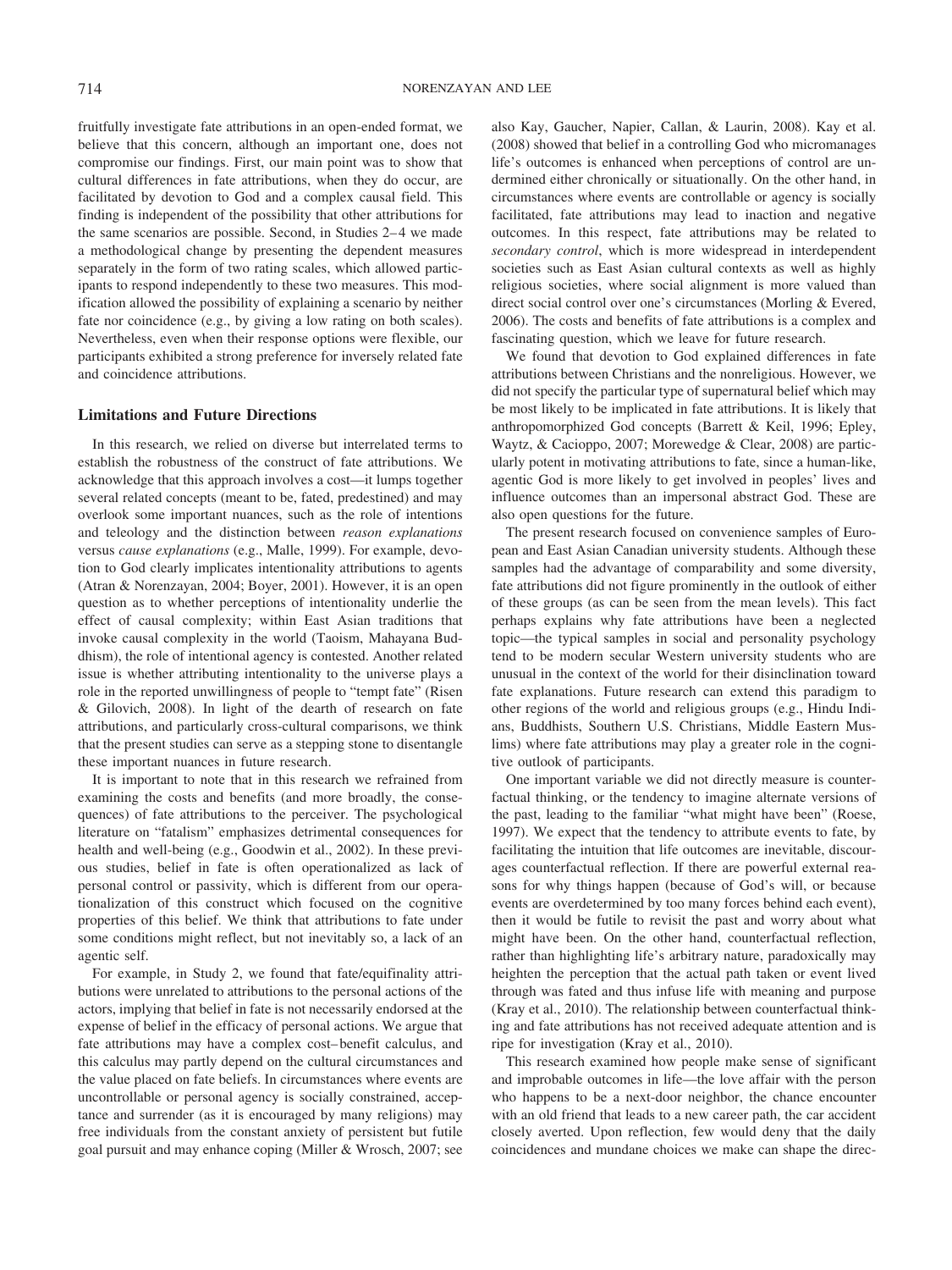tion of our lives. Yet all of us can recognize, at least once in a while, the intuition that the significant events of our lives were somehow predetermined, fated, meant to happen, and not simply the fluke result of the circumstances which led to them.

#### **References**

- Atran, S., & Norenzayan, A. (2004). Religion's evolutionary landscape: Counterintuition, commitment, compassion, communion. *Behavioral and Brain Sciences, 27,* 713–770.
- Baron, R. M., & Kenny, D. A. (1986). The moderator–mediator variable distinction in social psychological research: Conceptual, strategic, and statistical considerations. *Journal of Personality and Social Psychology, 51,* 1173–1182.
- Barrett, J. L., & Keil, F. C. (1996). Anthropomorphism and God concepts: Conceptualizing a nonnatural entity. *Cognitive Psychology, 31,* 219– 247.
- Boyer, P. (2001). *Religion explained: The evolutionary origins of religious thought.* New York, NY: Basic Books.
- Burkert, W. (1985). *Greek religion* (J. Raffan, Trans.). London, England: Basil-Blackwell.
- Burrus, J., & Roese, N. J. (2006). Long ago it was meant to be: The interplay between time, construal and fate beliefs. *Personality and Social Psychology Bulletin, 32,* 1050–1058.
- Chen, N. (1997). The genesis of the concept of blind fate in ancient China. *Journal of Chinese Religions, 25,* 141–167.
- Choi, I., Dalal, R., Kim-Prieto, C., & Park, H. (2003). Culture and judgment of causal relevance. *Journal of Personality and Social Psychology, 84,* 46–59.
- Choi, I., Koo, M., & Choi, J. A. (2007). Individual differences in analytic versus holistic thinking. *Personality and Social Psychology Bulletin, 33,* 691–705.
- Choi, I., & Nisbett, R. E. (1998). The cultural psychology of surprise: Holistic theories and recognition of contradiction. *Journal of Personality and Social Psychology, 79,* 890–905.
- Cohen, A. B. (2009). Many forms of culture. *American Psychologist, 64,* 194–204.
- Cohen, A. B., & Hill, P. C. (2007). Religion as culture: Religious individualism and collectivism among American Catholics, Jews, and Protestants. *Journal of Personality, 75,* 709–742.
- Cohen, A. B., Siegel, J. I., & Rozin, P. (2003). Faith versus practice: Different bases for religiosity judgments by Jews and Protestants. *European Journal of Social Psychology, 33,* 287–295.
- Cohen, D., & Nisbett, R. E. (1998). Are there differences in fatalism between rural Southerners and Midwesterners? *Journal of Applied Social Psychology, 28,* 2181–2195.
- Cozzarelli, C., Wilkinson, A. V., & Tagler, M. J. (2001). Attitudes toward the poor and attributions for poverty. *Journal of Social Issues, 57,* 207–227.
- Dake, K. (1992). Myths of nature: Culture and the social construction of risk. *Journal of Social Issues, 48,* 21–37.
- Deridder, R., Hendriks, E., Zani, B., Pepitone, A., & Saffiotti, L. (1999). Additional cross-cultural evidence on the selective usage of nonmaterial beliefs in explaining life events. *European Journal of Social Psychology, 29,* 435–442.
- Epley, N., Waytz, A., & Cacioppo, J. T. (2007). On seeing human: A three-factor theory of anthropomorphism. *Psychological Review, 114,* 864–886.
- Goodwin, R., Allen, P., Nizharadze, G., Emelyanova, T., Dedkova, N., & Saenko, Y. (2002). Fatalism, social support and mental health in four former Soviet cultures. *Personality and Social Psychology Bulletin, 28,* 1166–1171.
- Hansen, I. G. (2007). *Devotional unity and coalitional division: How religion plays both Jekyll and Hyde to religious tolerance* (Doctoral

dissertation). University of British Columbia, Vancouver, British Columbia, Canada.

- Heider, F. (1958). *The psychology of interpersonal relations.* New York, NY: Wiley.
- Heine, S. J., & Norenzayan, A. (2006). Toward a psychological science for a cultural species. *Perspectives on Psychological Science, 1,* 251–269.
- Henson, J. M., Carey, M. P., Carey, K. B., & Maisto, S. A. (2006). Associations among health behaviors and time perspective in young adults: Model testing with boot-strapping replication. *Journal of Behavioral Medicine, 29,* 127–137.
- Hoge, D. R. (1972). A validated intrinsic religious motivation scale. *Journal of the Scientific Study of Religion, 11,* 369–376.
- Jackson, D. N. (1976). *Personality Inventory Manual.* Goshen, NY: Research Psychologists Press.
- Ji, L. J. (2005). Culture and lay theories of change. In R. M. Sorrentino, D. Cohen, J. Olson, & M. Zanna (Eds.), *Culture and social behavior: The Tenth Ontario Symposium* (pp. 117–135)*.* Hillsdale, NJ: Erlbaum.
- Johnson, R. L. (1989). Fatalism. In C. R. Wilson & W. Ferris (Eds.), *Encyclopedia of Southern culture* (p. 1318). Chapel Hill, NC: University of North Carolina Press.
- Kalichman, S. C., Kelly, J. A., Morgan, M., & Rompa, D. (1997). Fatalism, current life satisfaction, and risk for HIV infection among gay and bisexual men. *Journal of Consulting and Clinical Psychology, 65,* 542– 546.
- Kashima, Y. (2009). Culture comparison and culture priming: A critical analysis. In R. S. Wyer, C. Chiu, & Y. Hong (Eds.), *Understanding culture: Theory, research, and application* (pp. 53–77). New York, NY: Psychology Press.
- Kay, A. C., Gaucher, D., Napier, J. L., Callan, M. J., & Laurin, K. (2008). God and the government: Testing a compensatory control mechanism for the support of external systems. *Journal of Personality and Social Psychology, 95,* 18–35.
- Kelley, H. H. (1967). Attribution theory in social psychology. *Nebraska Symposium on Motivation, 15,* 192–238.
- Kray, L. J., George, L. H., Liljenquist, K. A., Galinsky, A. D., Tetlock, P., & Roese, N. (2010). From what might have been to what must have been: Counterfactual thinking creates meaning. *Journal of Personality and Social Psychology, 98,* 106–118.
- Kruglanski, A. (1979). Causal explanation, teleological explanation: On radical particularism in attribution theory. *Journal of Personality and Social Psychology, 37,* 1447–1457.
- Lehman, D. R., & Taylor, S. E. (1988). Date with an earthquake: Coping with a probable, unpredictable disaster. *Personality and Social Psychology Bulletin, 13,* 546–555.
- Lerner, M. J. (1980). *The belief in a just world: A fundamental delusion.* New York, NY: Plenum Press.
- Leung, K., Bond, M. H., Reimel De Carrasquel, S., Munoz, C., Hernandez, M., Murakami, F., . . . Singelis, T. M. (2002). Social axioms: The search for universal dimensions of general beliefs about how the world functions. *Journal of Cross-Cultural Psychology, 33,* 286–302.
- Lindell, M., & Perry, R. (1992). *Behavioral foundations of community emergency planning.* Washington, DC: Hemisphere.
- MacKinnon, D. P., Lockwood, C. M., Hoffman, J. M., West, S. G., & Sheets, V. A. (2002). A comparison of methods to test mediation and other intervening variable effects. *Psychological Methods, 1,* 83–104.
- Malle, B. F. (1999). How people explain behavior: A new theoretical framework. *Personality and Social Psychology Review, 3,* 23–48.
- McClure, J., Allen, M. W., & Walkey, F. (2001). Countering fatalism: Causal information in news reports affects judgments about earthquake damage. *Basic and Applied Social Psychology, 23,* 109–121.
- Miller, G. E., & Wrosch, C. (2007). You've gotta know when to fold 'em: Goal disengagement and systemic inflammation in adolescence. *Psychological Science, 18,* 773–777.
- Morewedge, C. K., & Clear, M. E. (2008). Anthropomorphic God concepts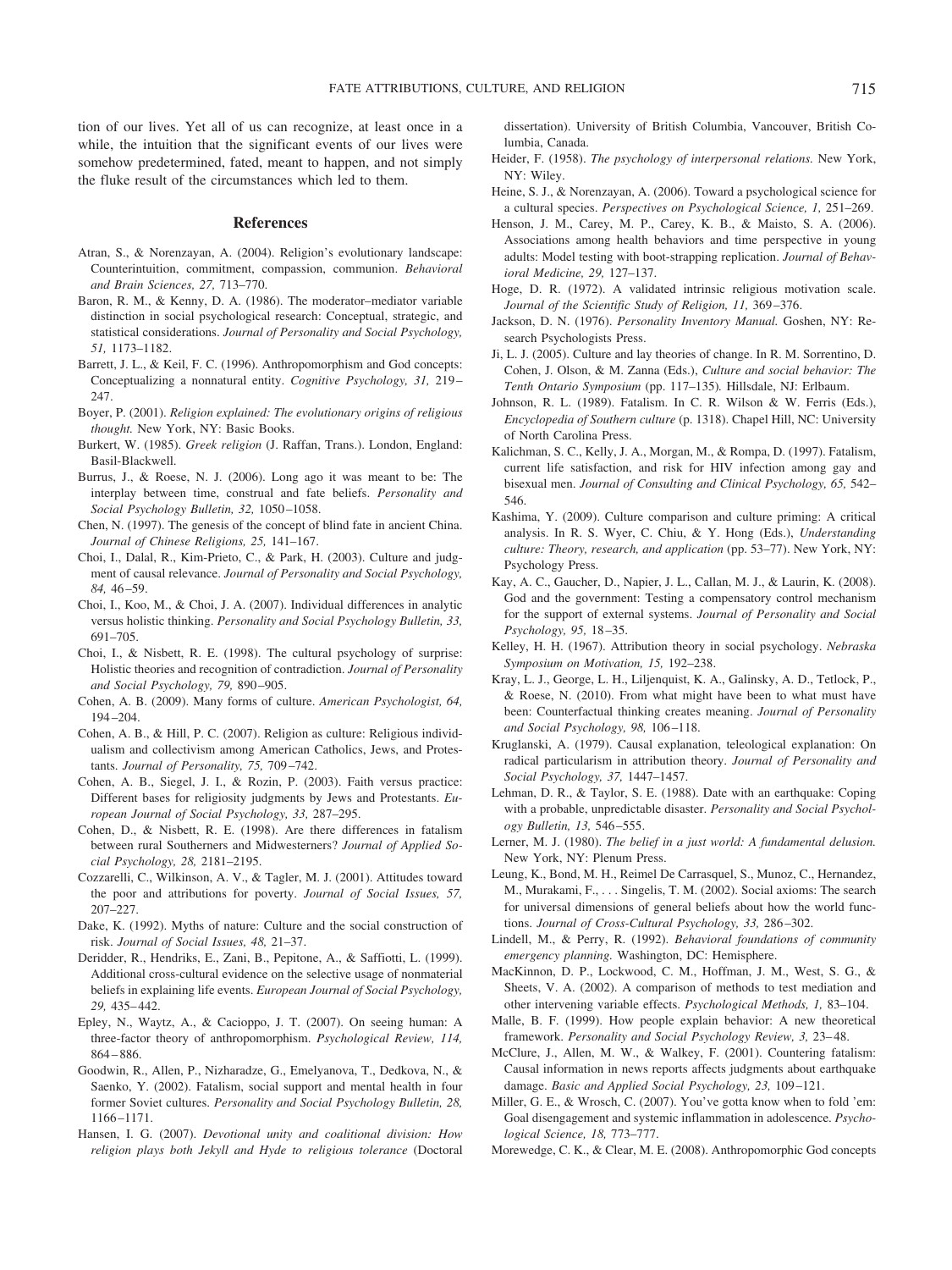engender moral judgment. *Social Cognition: Special Issue on Anthropomorphism, 26,* 181–188.

- Morling, B., & Evered, S. (2006). Secondary control reviewed and defined. *Psychological Bulletin, 132,* 269–296.
- Nisbett, R. E., Peng, K., Choi, I., & Norenzayan, A. (2001). Culture and systems of thought: Holistic vs. analytic cognition. *Psychological Review, 108,* 291–310.
- Norenzayan, A., Choi, I., & Peng, K. (2007). Cognition and perception. In S. Kitayama & D. Cohen (Eds.), *Handbook of cultural psychology* (pp. 569–594). New York, NY: Guilford Press.
- Norenzayan, A., & Heine, S. J. (2005). Psychological universals: What are they and how can we know? *Psychological Bulletin, 135,* 763–784.
- Pearson, S. D., Goldman, L., & Orav, E. J. (1995). Triage decisions for emergency department patients with chest pain: Do physicians' risk attitudes make the difference? *Journal of General Internal Medicine, 10,* 557–564.
- Pepitone, A., & Saffiotti, L. (1997). The selectivity of nonmaterial beliefs in interpreting life events. *European Journal of Social Psychology, 27,* 23–35.
- Preacher, K. J., & Hayes, A. F. (2004). SPSS and SAS procedures for estimating indirect effects in simple mediation models. *Behavior Research Methods, Instruments & Computers Special Issue: Web-Based Archive of Norms, Stimuli, and Data, 36*(2), 717–731.
- Raphals, L. (2003). Fate, fortune, chance, and luck in Chinese and Greek: A comparative semantic history. *Philosophy East and West, 53,* 537– 574.
- Risen, J. L., & Gilovich, T. (2008). Why people are reluctant to tempt fate. *Journal of Personality and Social Psychology, 95,* 293–307.
- Roese, N. J. (1997). Counterfactual thinking. *Psychological Bulletin, 121,* 133–148.
- Rotter, J. B. (1966). Generalized expectancies for internal versus external control of reinforcement. *Psychological Monographs, 80*.
- Rubin, Z., & Paplau, L. A. (1973). Belief in a just world and reactions to another's lot: A study of participants in a national draft lottery. *Journal of Social Issues, 29,* 73–93.
- Ruthig, J. C., Chipperfield, J. G., & Newall, N. E. (2007). Detrimental effects of falling on health and well-being in later life: The mediating

roles of perceived control and optimism. *Journal of Health Psychology, 12,* 231–248.

- Ryder, A. G., Alden, L. E., & Paulhus, D. L. (2000). Is acculturation unidimensional or bidimensional? A head-to-head comparison in the prediction of personality, self-identity, and adjustment. *Journal of Personality and Social Psychology, 79,* 49–65.
- Scheier, M. F., Carver, C. S., & Bridges, M. W. (1994). Distinguishing optimism from neuroticism (and trait anxiety, self-mastery, and selfesteem): A reevaluation of the Life Orientation Test. *Journal of Personality and Social Psychology, 67,* 1063–1078.
- Scheier, M. F., Matthews, K. A., Owens, J., Magovern, G. J., Sr., Lefebvre, R. C., Abbott, R. A., & Carver, C. S. (1989). Dispositional optimism and recovery from coronary artery bypass surgery: The beneficial effects on physical and psychological well-being. *Journal of Personality and Social Psychology, 57,* 1024–1040.
- Schwartz, S. H., & Bardi, A. (1997). Influences of adaptation to communist rule on value priorities in Eastern Europe. *Political Psychology, 18,* 385–410.
- Shaffer, L. S. (1984). Fatalism as an animistic attribution process. *Journal of Mind and Behavior, 5,* 351–361.
- Sims, J. H., & Baumann, D. (1972, June 30). The tornado threat: Coping styles of North and South. *Science, 176,* 1386–1392.
- Weiner, B. (1986). *An attributional model of motivation and emotion.* New York, NY: Springer-Verlag.
- Young, M. J., & Morris, M. W. (2004). Existential meanings and cultural models: The interplay of personal and supernatural agency in American and Hindu ways of responding to uncertainty. In J. Greenberg, S. L. Koole, & T. Pyszczynski (Eds.), *Handbook of experimental existential psychology* (pp. 215–230). New York, NY: Guilford Press.
- Young, M. J., Morris, M. W., Burrus, J., Krishnan, L., & Regmi, M. P. (2009). *Forms of fatalism: Christian and Hindu approaches to attributing misfortune and coping with risks.* Unpublished manuscript, University of California, Los Angeles.
- Zimbardo, P. G., & Boyd, J. N. (1999). Putting time in perspective: A valid, reliable, individual-differences metric. *Journal of Personality and Social Psychology, 77,* 1271–1288.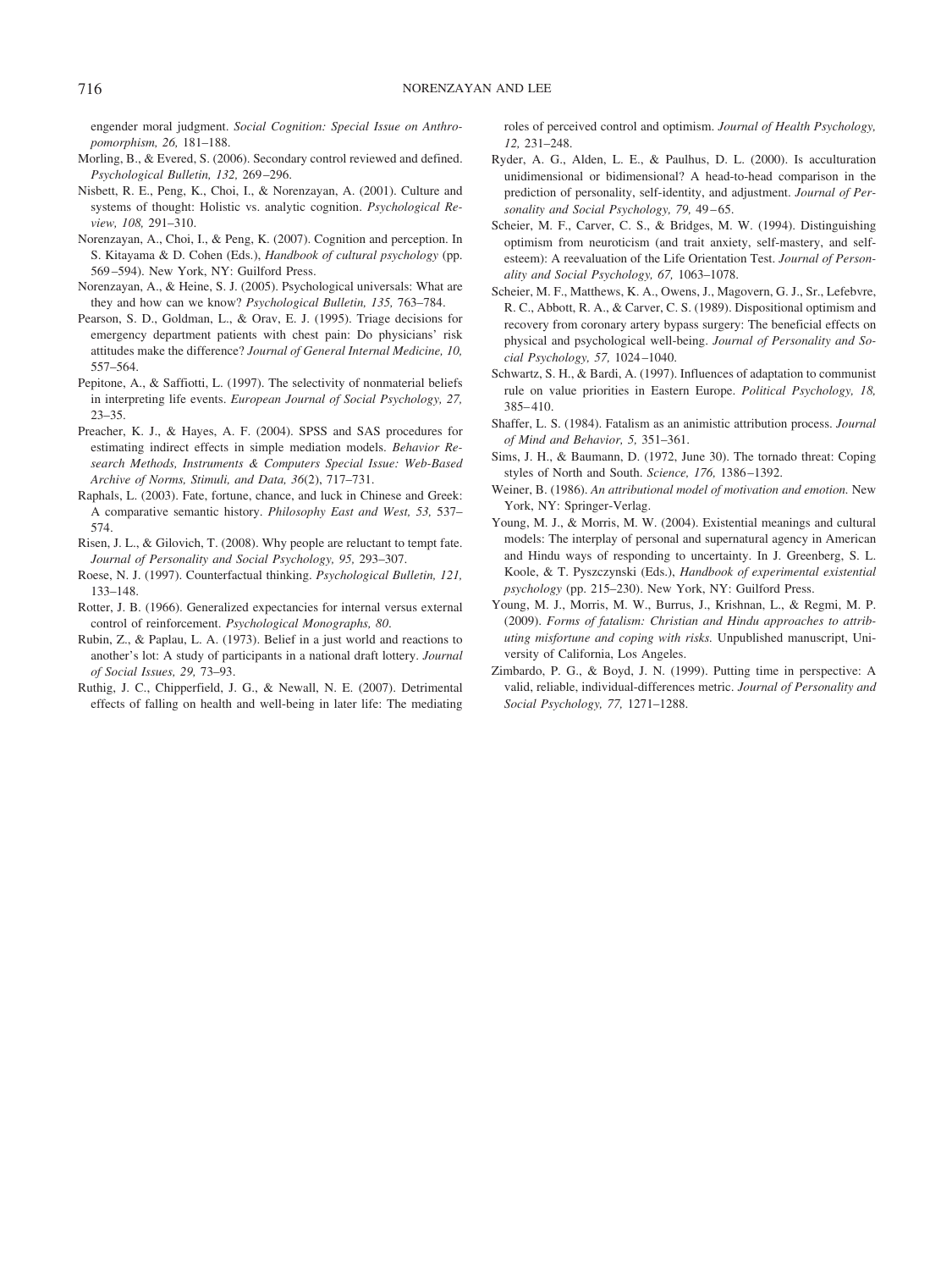# **Appendix A**

# **Sample Scenarios and Dependent Measures in Study 1**

- 1. It was 8:00am in the morning and the street was busy as usual. Kelly, on her way to school, stopped and reached down for her shoelace. While bent over she found a little diamond ring lying right in front of her which couldn't have been spotted otherwise.
	- a) It was a fluke that Kelly found the ring.
	- b) Kelly was meant to find the ring on that day.
- 2. Each day Jill activates the security alarm before leaving the house for work. Yesterday Jill was on the phone with a very important client, and she was so focused on the conversation that she totally forgot about putting the alarm on. Jill found out her house had been broken into when she came home. Her friends were surprised by the mishap because Jill is well-known for being a mindful person.

a) It was pure chance that Jill's house was robbed on that day.

b) It was her day her house was meant to be robbed.

- 3. Bob ran across his friend Jim and Jim's sister on the street one day. Later Bob and Jim's sister fell in love with each other and got married. Do you think:
	- a) It was pure chance that Bob ran across his friend Jim and his sister that day.
	- b) Bob and Jim's sister were meant to meet each other on that day.
- 4. John was walking in downtown when he spotted a Toonie lying on the ground. Just when John stopped and picked up the coin a window from an apartment above falls from its frame, hurting John severely.
	- a) John's injury could have been avoided if he happened to pass the coin instead of picking it up.
	- b) Even if John had not picked up the coin, he would have been injured by something else.

# **Appendix B**

## **Sample Scenarios and Dependent Measures in Study 2**

1. It was a freezing night and John, a penniless starving homeless person, was desperately searching for food in every garbage can. John had not eaten for three days. While searching he found a lottery ticket on the ground, which indeed was a winning ticket and John received two million dollars from it. The money changed John's life entirely.

**Target event:** John found a lottery ticket that rewarded two million dollars.

a) To what extent was this event determined by fate?

Not at all determined by fate Entirely determined by fate |-----|-----|-----|-----|-----|-----|-----|-----| 1 2 3 4 5 6 7 8 9

(*Appendices continue*)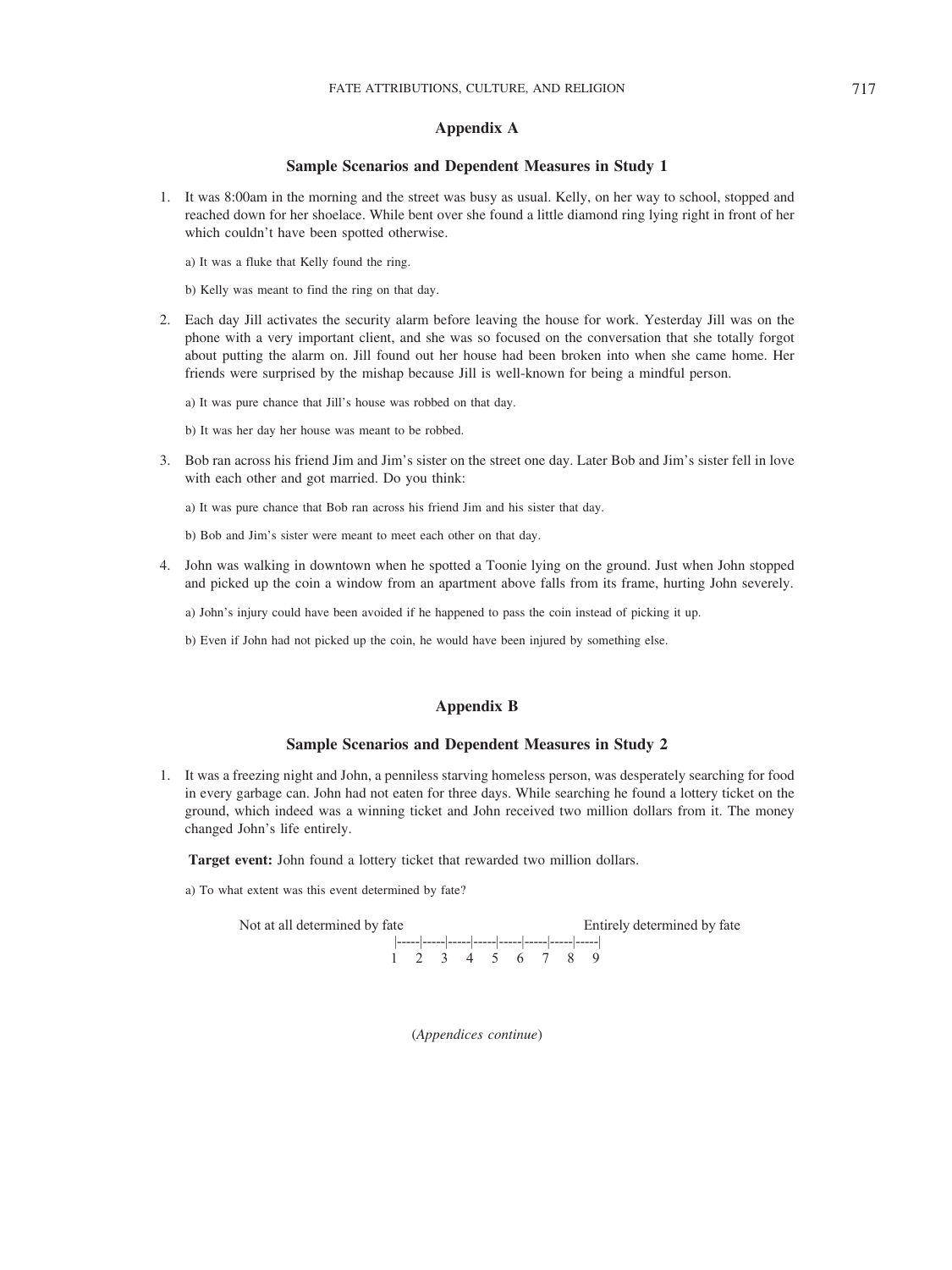#### 718 NORENZAYAN AND LEE

b) To what extent was this event determined by John's personal actions?

| Not at all |  |  |  | Completely        |  |  |  |  |
|------------|--|--|--|-------------------|--|--|--|--|
|            |  |  |  |                   |  |  |  |  |
|            |  |  |  | 1 2 3 4 5 6 7 8 9 |  |  |  |  |

c) Even if John had not found the lottery ticket on the ground, two million dollars would have come into his hands in some other way sooner or later.

| Definitely disagree |  |                   |  |  |  | Definitely agree |  |  |
|---------------------|--|-------------------|--|--|--|------------------|--|--|
|                     |  |                   |  |  |  |                  |  |  |
|                     |  | 1 2 3 4 5 6 7 8 9 |  |  |  |                  |  |  |

2. Michael's office is in a tall building in downtown Vancouver. Although Michael uses the elevator everyday for the past five years, this is his first time being trapped in a malfunctioning elevator. With him there is a girl whom he has never met. Michael uses the time to edit a report on his notebook, while the girl makes several phone calls to her clients. After an hour of waiting they are rescued and hustle to their respective offices.

**Target event:** Michael is trapped in an elevator with this girl for an hour, and they rush to their respective offices after being rescued.

a) To what extent was this event determined by fate?

| Not at all determined by fate |  |  |  |  |                   | Entirely determined by fate |
|-------------------------------|--|--|--|--|-------------------|-----------------------------|
|                               |  |  |  |  |                   |                             |
|                               |  |  |  |  | 1 2 3 4 5 6 7 8 9 |                             |

b) To what extent was this event determined by Michael's personal actions?

Not at all Completely |-----|-----|-----|-----|-----|-----|-----|-----| 1 2 3 4 5 6 7 8 9

c) Even if Michael had not been trapped in the elevator, he would have met the girl in some other way sooner or later.

Definitely disagree Definitely agree |-----|-----|-----|-----|-----|-----|-----|-----| 1 2 3 4 5 6 7 8 9

# **Appendix C**

# **Sample Scenarios and Dependent Measures in Studies 3 and 4**

1. Ken was walking in a busy city when he spotted a Loonie lying in the middle of a street. Just when Ken approached the coin and bent over for it, a window from an apartment above falls from its frame, violently smashing Ken in the head and putting him into a permanent vegetative state.

**Target event:** Ken was injured by fallen window when he was picking up a coin.

a) This event was predestined in Ken's life.

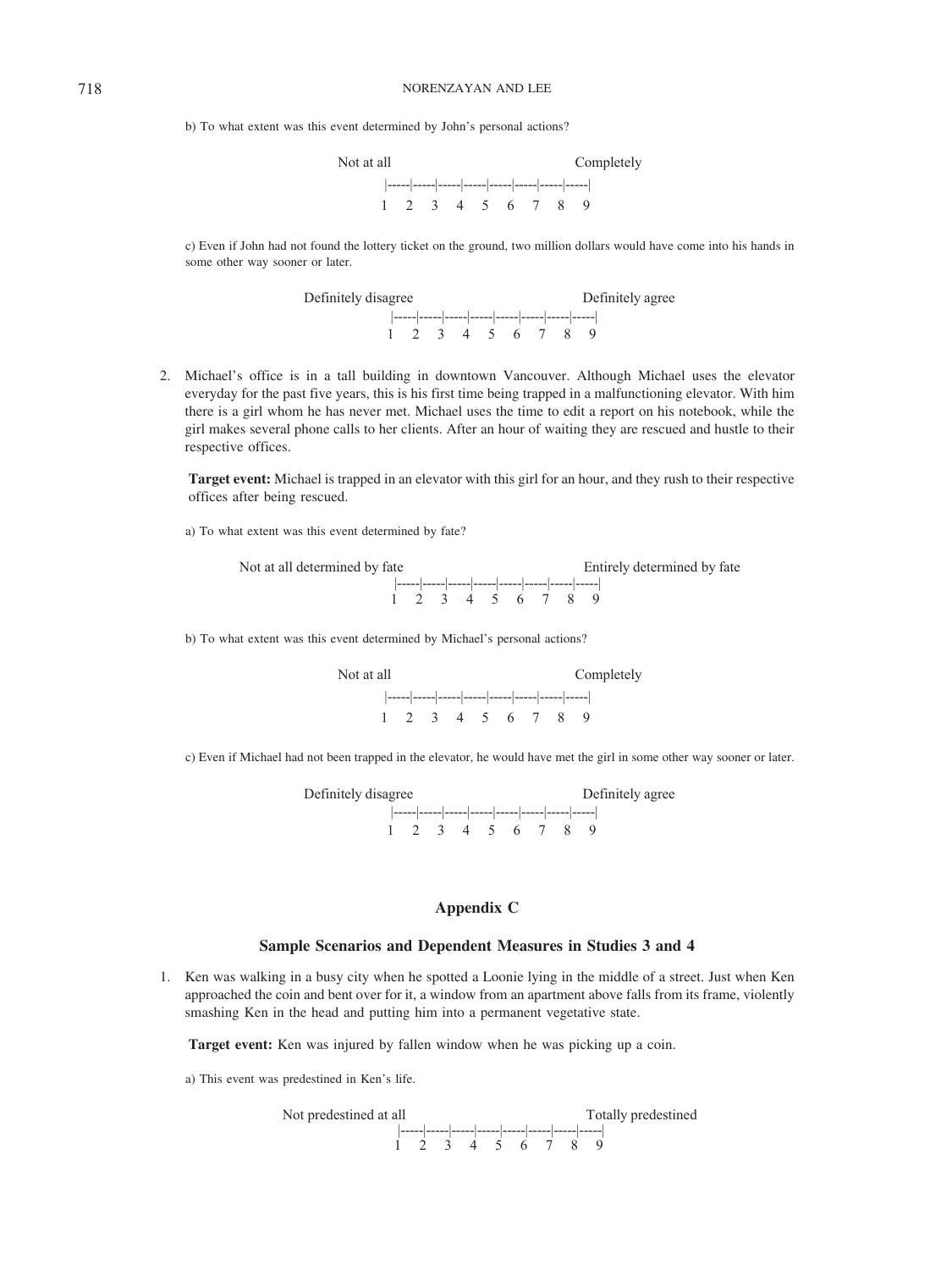b) This event was a coincidence in Ken's life.

Not a coincidence at all A complete coincidence |-----|-----|-----|-----|-----|-----|-----|-----| 1 2 3 4 5 6 7 8 9

2. Kevin is a low-rank junior soldier who has served in the army for two months. He has participated in one minor war, and he has learned a few tips to minimize injury on a battlefield. One day, Kevin is chasing after an enemy soldier with his teammates. The retreating enemy soldier, knowing he will not be able to return to his base no matter how hard he struggles, turns around and aimlessly takes a few shots. One of the bullets hits Kevin's leg and Kevin falls on the ground almost immediately, with slight injury.

**Target event:** Kevin gets shot in the leg and when he is pursuing the enemy.

a) This event was a coincidence in Kevin's life.

Not a coincidence at all A complete coincidence |-----|-----|-----|-----|-----|-----|-----|-----| 1 2 3 4 5 6 7 8 9

b) This event was predestined in Kevin's life.



# **Appendix D**

# **Causal Complexity and Control Primes in Study 4**

# **The Butterfly Effect [Experimental Condition]**

Is it truly possible that a simple flap of a butterfly's wing in one part of the world could eventually result in a disastrous hurricane halfway across the globe? Although it sounds extraordinary that the root cause of a devastating storm could be traced back to an event as seemingly insignificant as the wing-flapping of an insect, this is precisely what a growing number of scientists are inclined to believe (Gelman & Maccoby, 1986). Generally speaking, the butterfly effect is the phenomenon that small variations of the initial condition of a system may produce large variations in the long term behavior of the system, just as a single movement of a butterfly's wing could evolve to a storm at a remote location that would otherwise fail to present.

The butterfly effect first came to attention in 1961. Edward Lorenz, a meteorologist and mathematician, was testing a mathematical model for weather prediction with a computer when he stumbled upon some startling results. Based on the very same mathematical model he used, he noticed the second run of his simulation data to be completely different from that in the first run. Much to his surprise, he found out the cause of the data discrepancy was due to a seemingly neglectable change in the initial numbers he entered into the model: In the first run, the initial values were six decimal places in length. In the second run, Lorenz decided to reduce the decimal places to three because as a mathematician, he knew better than anyone that the actual difference between the two values was less than 1/10000. But as the model showed, the small variation he made to the initial condition (the initial numbers) actually swayed the subsequent events from its predicted trend, thus producing an entirely different outcome (Haslam, Rothschild, & Ernst, 2000; Gelman & Maccoby, 1986).

(*Appendices continue*)